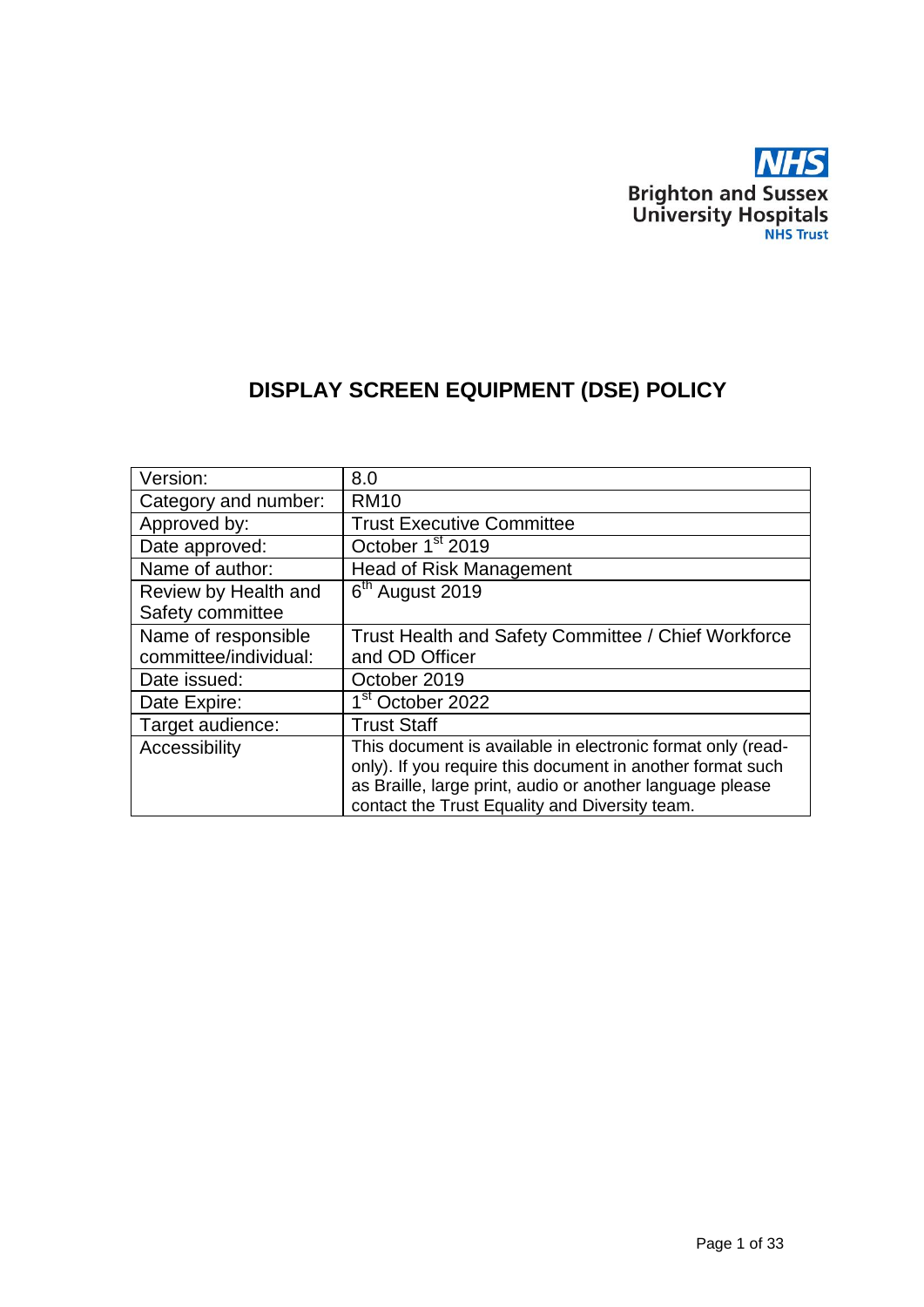# CONTENTS

| 1.0               |  |
|-------------------|--|
| 2.0               |  |
| 3.0               |  |
| 4.0               |  |
| 4.1<br>4.2        |  |
| 4.3               |  |
| 4.4<br>4.5<br>4.6 |  |
| 4.7               |  |
| 5.0               |  |
| 5.1               |  |
| 5.2               |  |
| 5.3               |  |
| 5.4               |  |
| 5.5               |  |
| 5.6               |  |
| 5.7               |  |
| 5.8               |  |
| 5.9               |  |
| 5.10              |  |
| 5.11<br>6.0       |  |
| 6.1               |  |
| 6.2               |  |
| 6.3               |  |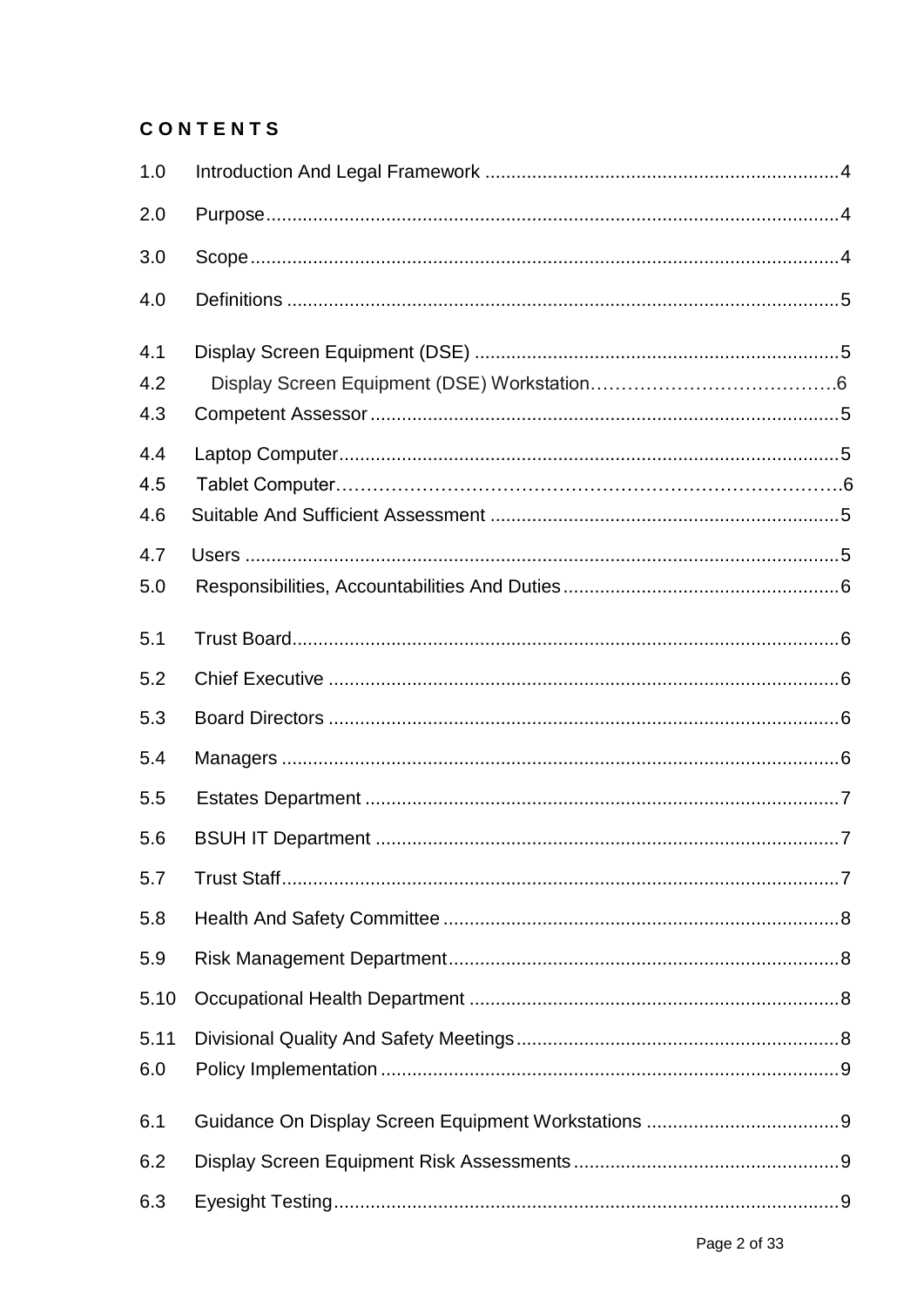| 6.4                                                          |                                                                   |    |  |  |  |
|--------------------------------------------------------------|-------------------------------------------------------------------|----|--|--|--|
| 6.5                                                          |                                                                   |    |  |  |  |
| 6.6                                                          |                                                                   |    |  |  |  |
| 6.7                                                          |                                                                   |    |  |  |  |
| 6.8                                                          |                                                                   |    |  |  |  |
| 6.9                                                          |                                                                   |    |  |  |  |
| 6.10                                                         |                                                                   |    |  |  |  |
| 6.11                                                         |                                                                   |    |  |  |  |
| 6.12                                                         |                                                                   |    |  |  |  |
| 6.13                                                         |                                                                   |    |  |  |  |
| 6.14                                                         |                                                                   |    |  |  |  |
| 6.15                                                         | Installation Of New Or Replacement Equipment And Workstations  12 |    |  |  |  |
| 6.16                                                         |                                                                   |    |  |  |  |
| 7.0                                                          |                                                                   |    |  |  |  |
| 8.0                                                          |                                                                   |    |  |  |  |
| 9.0                                                          |                                                                   |    |  |  |  |
| 10.0                                                         |                                                                   |    |  |  |  |
|                                                              |                                                                   | 14 |  |  |  |
|                                                              | Appendix 1 - Dse Workstation Checklist And Risk Assessment  15    |    |  |  |  |
|                                                              |                                                                   |    |  |  |  |
|                                                              | Appendix 3 - How To Locate Your Nearest Specsavers Practice30     |    |  |  |  |
|                                                              |                                                                   |    |  |  |  |
| Appendix 5 - Dissemination, Implementation and Access Plan32 |                                                                   |    |  |  |  |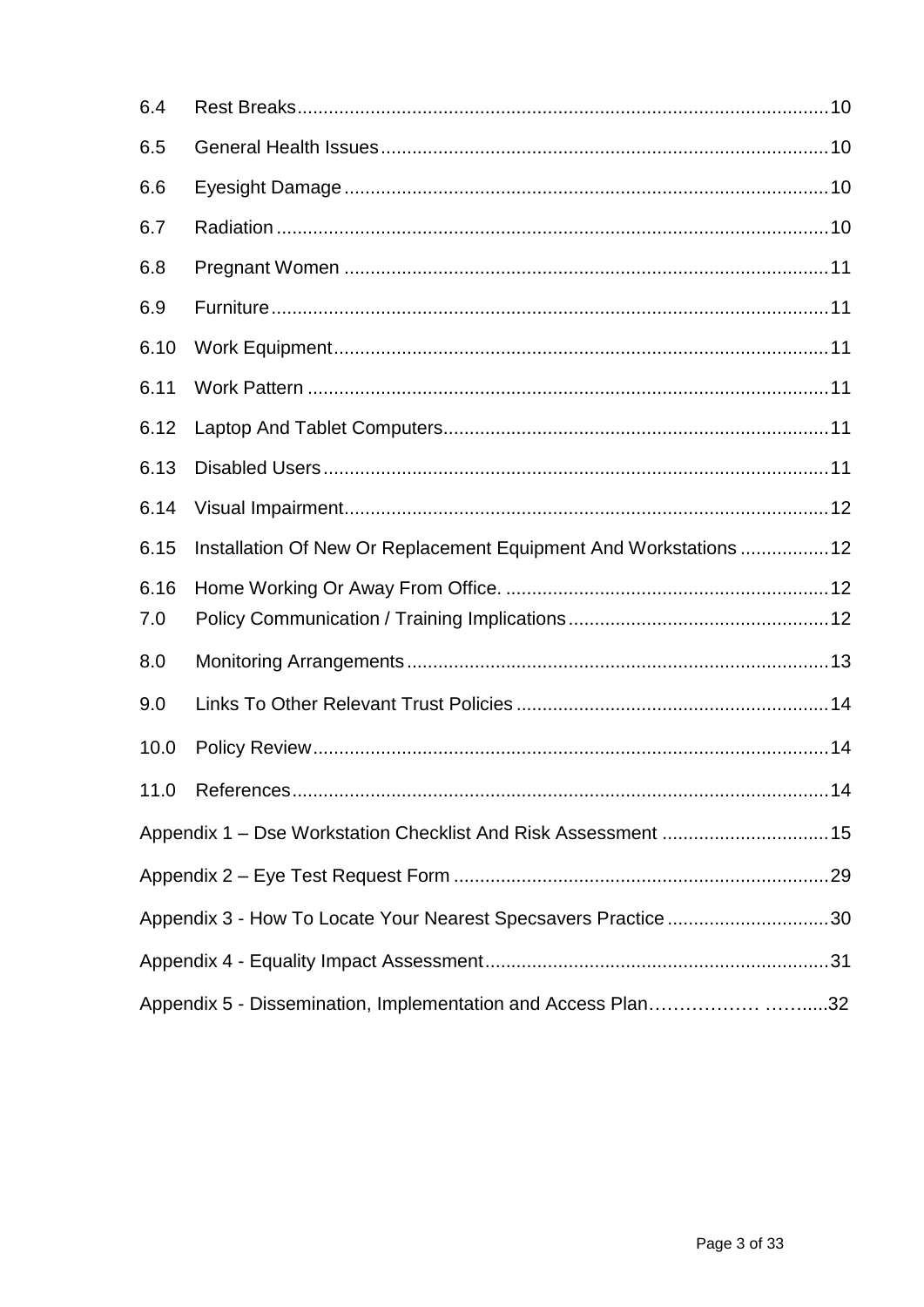# **1.0 INTRODUCTION AND LEGAL FRAMEWORK**

1.3 This policy satisfies the requirements of the following:

1.3.1 The Health and Safety at Work act 1974

1.3.2 Display Screen Equipment Regulations 1992 (as amended 2002)

1.2 Every employer must ensure that a suitable and sufficient risk assessment has been made of all display screen equipment (DSE) workstations to assess and reduce risks. Note that assessments are per user per workstation. Each workstation and user may therefore have multiple assessments.

1.3 Every employer must also ensure that all DSE workstations meet minimum requirements for the equipment including: the display screen equipment itself; desk, chair and other related equipment; the environment, including space, lighting, reflections, glare, noise, temperature and humidity, software, including suitability and ease of use. These minimum requirements are incorporated into the DSE checklist in [APPENDIX 1.](http://nww.bsuh.nhs.uk/policies/?ignoreeveryonegroup=0&assetdetesctl3568987=154767&search=form&searchcontent=0)

1.4 Employers must plan activities so that they include breaks or changes of activity.

1.5. Employers must provide eyesight tests when requested and provide glasses if these are required only for DSE use.

1.6 Employers must provide sufficient training and information.

## **2.0 PURPOSE**

The purpose of this policy is to reduce to as low as reasonably practicable the occurrence of ill health resulting from Display Screen Equipment Use in the Trust. This policy seeks to achieve this objective by:

- 2.1 Setting responsibilities for all members of staff;
- 2.2 Providing guidance to staff with responsibilities;
- 2.3 Providing easy to use tools to carry out their responsibilities;
- 2.4 Implementing a means of checking the effectiveness of this policy.

## **3.0 SCOPE**

3.1 This policy covers the arrangements for and guidance on risk related to the use of Display Screen Equipment by users throughout the Brighton and Sussex NHS Trust (the Trust).

3.2 Display Screen Equipment used by members of Trust staff away from the Trust premises for example, at home, is also covered by this policy.

3.3 This policy does NOT cover eyewear, even prescription eyewear, of which the primary purpose is eye protection. Evewear used in this way is covered by [RM07 –](http://nww.bsuh.nhs.uk/policies/?ignoreeveryonegroup=0&assetdetesctl3568987=53781&search=rm07&searchcontent=0) [Personal and Protective Equipment at Work Policy.](http://nww.bsuh.nhs.uk/policies/?ignoreeveryonegroup=0&assetdetesctl3568987=53781&search=rm07&searchcontent=0)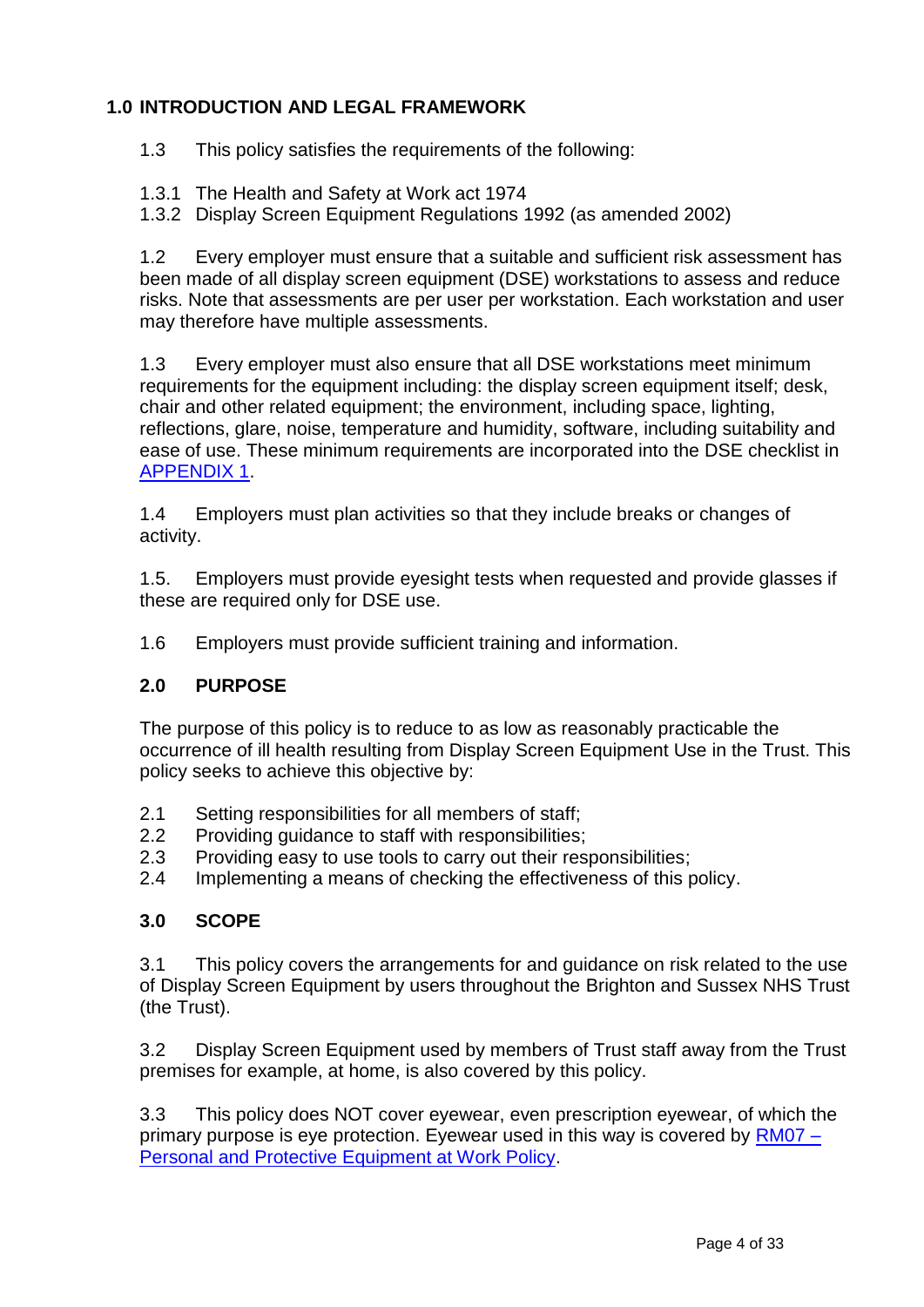# **4.0 DEFINITIONS**

# **4.1 Display Screen Equipment (DSE)**

4.1.1 Any alphanumeric or graphical display screen regardless of the display process involved (see section  $6.1$  for quidance).

# 4.2 **Display Screen Equipment (DSE) Workstation**

4.2.1 Any equipment or workstation utilising display screen equipment and includes all peripheral equipment and the immediate environment in which it is used (see section [6.1](#page-8-0) for guidance).

## <span id="page-4-0"></span>**4.3 Competent Assessor**

4.3.1 Competent Assessors will have attended the Trust's Risk Assessment training course organised by the Risk Management and specific DSE assessor training organised by the Occupational Health Department in the past three years.

## **4.4 Laptop Computer**

4.4.1 A laptop computer is a portable personal computer with a keyboard which is mounted directly to and is not detachable from the monitor whilst in use (see section [6.12](#page-10-0) for guidance).

## 4.5 Tablet Computer

4.5.1 A Tablet computer is a portable personal computer that is used with a touchscreen as the only input device (see section [6.12](#page-10-0) for guidance)

## **4.6 Suitable and sufficient assessment**

4.6.1 An assessment which is systematic; is appropriate to the degree of risk and is comprehensive, covering organisational, job, workplace and individual factors. It incorporates information provided by both manager and staff member.

4.6.2 For the purpose of this policy a risk assessment conducted in accordance to the Trust's Risk Assessment Guidance and TW017 Trusts Risk Management Policy is considered suitable and sufficient.

## **4.7 Users**

4.7.1 Users are employees who use DSE for the purposes of an employer's undertaking as a significant part of their normal work, where the individual has no discretion as to whether or not they use DSE and where the individual uses DSE for continuous spells of one hour or more per day.

4.7.2 For the purpose of this policy volunteers are considered employees.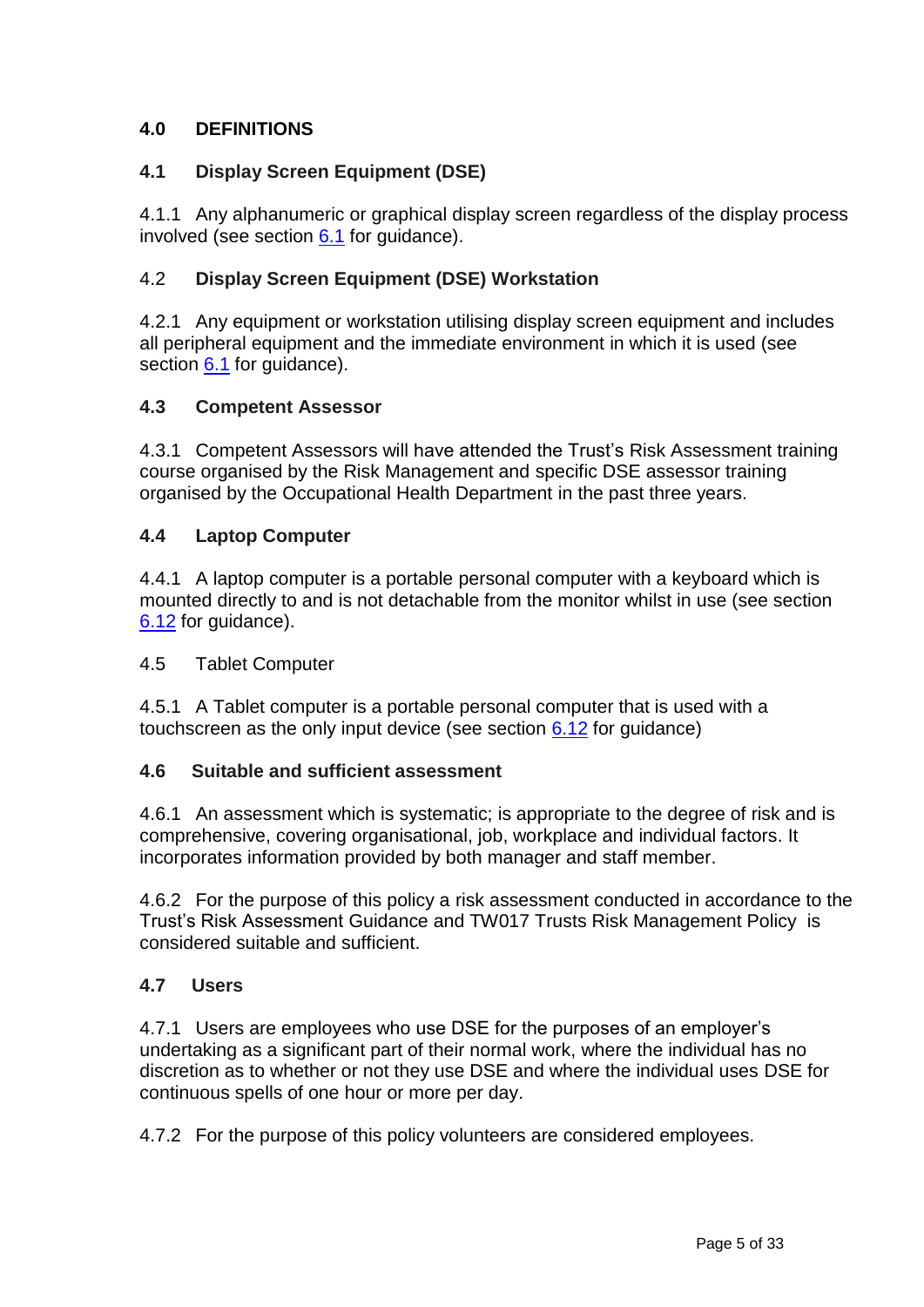# **5.0 Responsibilities, Accountabilities and Duties**

# **5.1 Trust Board**

5.1.1 The Trust Board has overall responsibility for effective risk management within the Trust and to ensure that the Trust complies with its statutory obligations.

## **5.2 Chief Executive**

5.2.1 The Chief Executive has overall responsibility for ensuring the Trust puts in place the necessary management systems and adequate resources (financial and otherwise) for the effective implementation of all risk management policies.

## **5.3 Board Directors**

5.3.1 It is the duty of Board Directors to take responsibility for the safe undertaking of all aspects of work under their control. Where actions to control risks are beyond the authority of managers and supervisors, Directors must ensure there are adequate arrangements in place for such hazards and risks to be notified to them by the fastest possible means and that they are effectively managed and controlled.

5.3.2 Directors must ensure that managers understand their responsibility and level of authority.

# **5.4 Managers**

5.4.1 Where employees undertake or are about to undertake a work activity which involves the use of display screen equipment, managers must ensure that:

5.4.1.1Every member of staff in their department completes a DSE workstation checklist [\(APPENDIX 1\)](http://nww.bsuh.nhs.uk/policies/?ignoreeveryonegroup=0&assetdetesctl3568987=154767&search=form&searchcontent=0) and that it is reviewed every 12 months.

5.4.1.2 A suitable and sufficient assessment [\(APPENDIX 1\)](http://nww.bsuh.nhs.uk/policies/?ignoreeveryonegroup=0&assetdetesctl3568987=154767&search=form&searchcontent=0) of the risks arising from hazards identified on the DSE workstation checklist is completed by a trained and competent person [\(4.3\)](#page-4-0) every 12 months.

5.4.1.2 People undertaking risk assessments are competent to do so (see section [4.3\)](#page-4-0).

5.4.1.4 Work is planned to enable users of DSE to take suitable breaks from DSE use.

5.4.1.5 Employees are supplied with information regarding the health risks of using DSE. The Occupational Health Department may be contacted for this information.

5.4.1.6 Users of DSE are made aware of their entitlement to eyesight tests and if required specifically for DSE use, a suitable pair of glasses at no cost to the user [\(6.3\)](#page-8-1)

5.4.1.7 A referral is made to Occupational Health where a member of staff reports that they are experiencing possible ill health effects which may be related to or exacerbated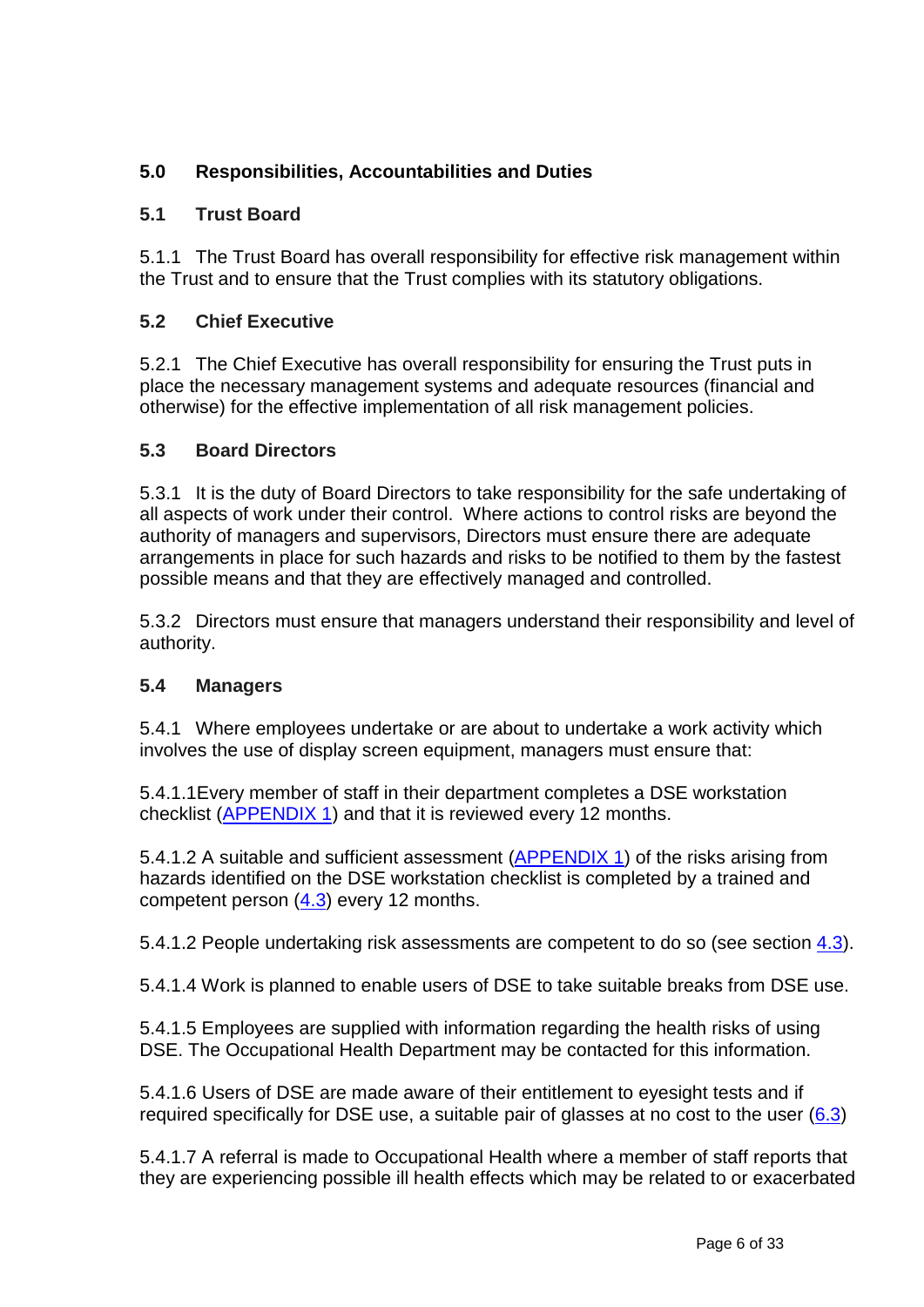by the work they do at DSE workstations. Such a referral is to be made only after completing a DSE checklist and Risk Assessment [\(APPENDIX 1\)](http://nww.bsuh.nhs.uk/policies/?ignoreeveryonegroup=0&assetdetesctl3568987=154767&search=form&searchcontent=0)

5.4.1.8 Must ensure that when introducing DSE, or making significant changes in equipment or working practices, that a risk assessment is carried out beforehand on the proposed arrangements.

# <span id="page-6-0"></span>**5.5 Estates Department**

5.5.1 Estates Department will carry out work which affects DSE workstation use but only after the department where the work is to take place has carried out a DSE Risk Assessment [\(APPENDIX 1\)](http://nww.bsuh.nhs.uk/policies/?ignoreeveryonegroup=0&assetdetesctl3568987=154767&search=form&searchcontent=0) and this assessment indicates that the work will comply in all respects with the requirements of this policy.

5.5.2 The Estates Department will advise managers of the standards required for additional power points, appropriate lighting and blinds.

# <span id="page-6-1"></span>**5.6 BSUH IT department**

5.6.1 BSUH IT department will install or commission new or replacement equipment into any department but only after the department where the work is to take place has carried out a DSE Risk Assessment [\(APPENDIX 1\)](http://nww.bsuh.nhs.uk/policies/?ignoreeveryonegroup=0&assetdetesctl3568987=154767&search=form&searchcontent=0) and this assessment indicates that the work will comply in all respects with the requirements of this policy.

5.6.2 Where the responsibility for selection and purchase of the equipment lies with the SHIS, responsibility for assessment and compliance with the requirements of this policy rests with them.

# **5.7 Trust Staff**

5.7.1 When requested to do so as part of the DSE assessment process, staff must complete a DSE checklist [\(APPENDIX 1\)](http://nww.bsuh.nhs.uk/policies/?ignoreeveryonegroup=0&assetdetesctl3568987=154767&search=form&searchcontent=0) to highlight any hazards associated with DSE use.

5.7.1 All staff required to use DSE must co-operate with their manager and:

5.7.1.1 Must use equipment in the intended manner, ensuring that he / she is comfortable at their workstation.

5.7.1.2 Must attend any training session on the safe use of DSE as required.

5.7.1.3 Must report to their line manager (or in confidence to Occupational Health Department) any condition or illness that could affect their capability to work with DSE, to ensure that they are not put at further risk from continuing DSE work.

5.7.1.4 Are personally responsible for the safekeeping of any spectacles provided. If glasses are damaged and need replacement before next eye test then it is the responsibility of the member of staff to replace these glasses.

5.7.2 Have a duty under health and safety legislation to take reasonable care for the health, safety and welfare of themselves and any other person who may be affected by their acts or omissions whilst at work. It is everyone's responsibility to report any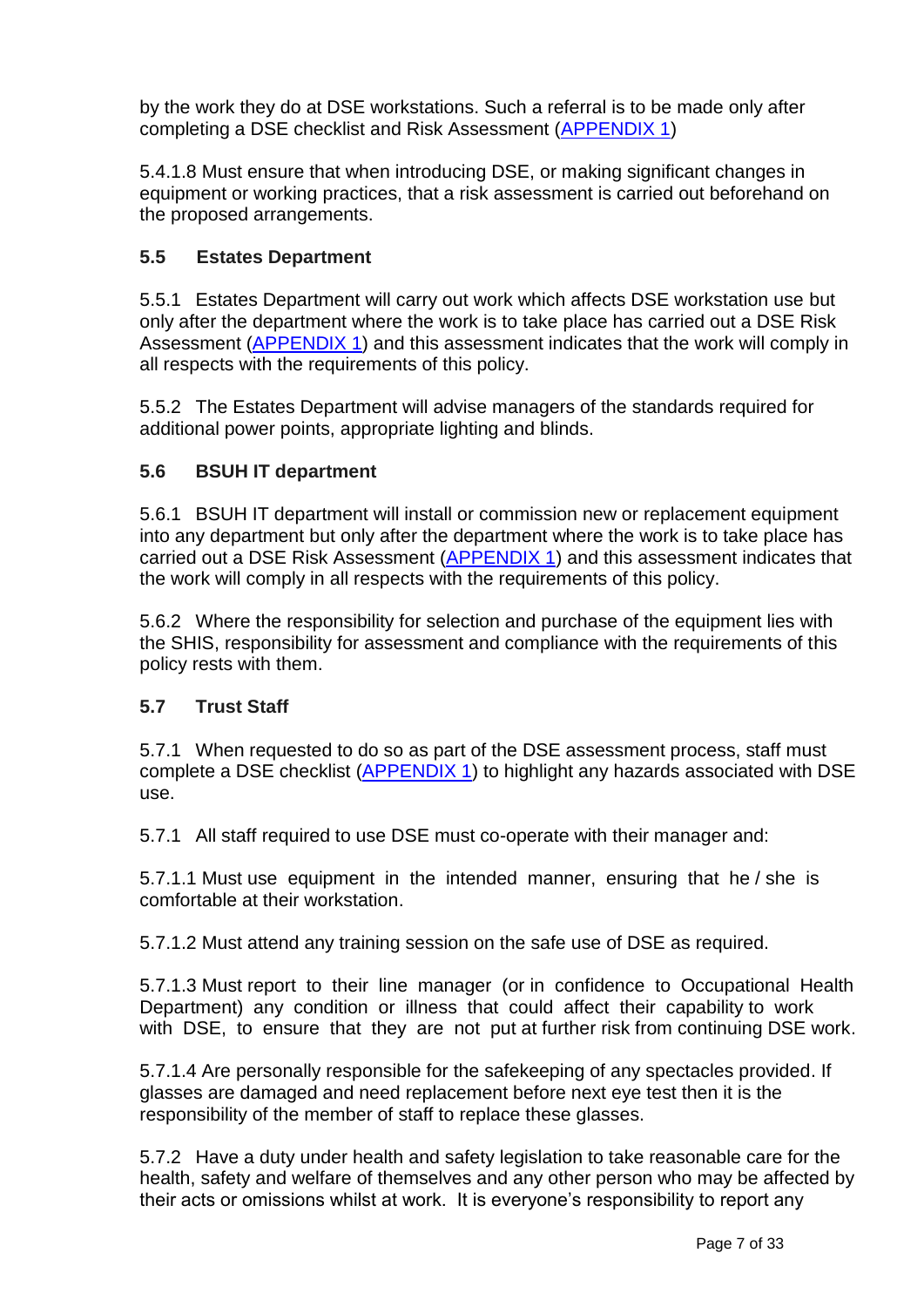matters that present a serious and immediate danger or where there are shortcomings in the arrangements that have been made for health and safety.

5.7.3 It is staff's duty to co-operate with the employer in matters relating to health and safety, including the assessment process. This duty includes making use of the systems put in place as a result of the risk assessments to reduce the risk of harm from work activities

# **5.8 Health and Safety Committee**

5.8.1 The Health and Safety Committee provides a forum for the discussion of health and safety issues and assists in the dissemination of information to employees.

5.8.2 This committee provides a route for the escalation of health and safety concerns to management.

## **5.9 Risk Management Department**

5.9.1 The Risk Management Department examines relevant legislation and best practice to advise the Trust Board on risk policy. They provide advice when needed to management on the suitability of DSE risk assessments and act as Risk Assessment Co-ordinator for the Trust and will undertake audits to ensure that this policy is being applied.

5.9.2 The Trust Risk Management Department will review this policy three yearly and consider any recommendations. This policy may be reviewed sooner if it becomes necessary in the interest of maintaining or improving the effectiveness of this policy.

## **5.10 Occupational Health Department**

5.10.1 Where there are particular health concerns, the Occupational Health Department will advise management on the suitability of DSE workstations, any other related issues and provide training for Risk Assessors and users of DSE. The department will also provide suitable and sufficient information and education about DSE to employees. Wherever possible, the Occupational Health Department will provide research-based information on specific occupational health hazards.

# **5.11 Divisional Quality and Safety Meetings**

5.11.1 Divisional Quality and Safety meetings will assist Heads of Department to fully implement the requirements of this policy. They will monitor the risk assessment process and formulate action plans to prevent or control specific risks.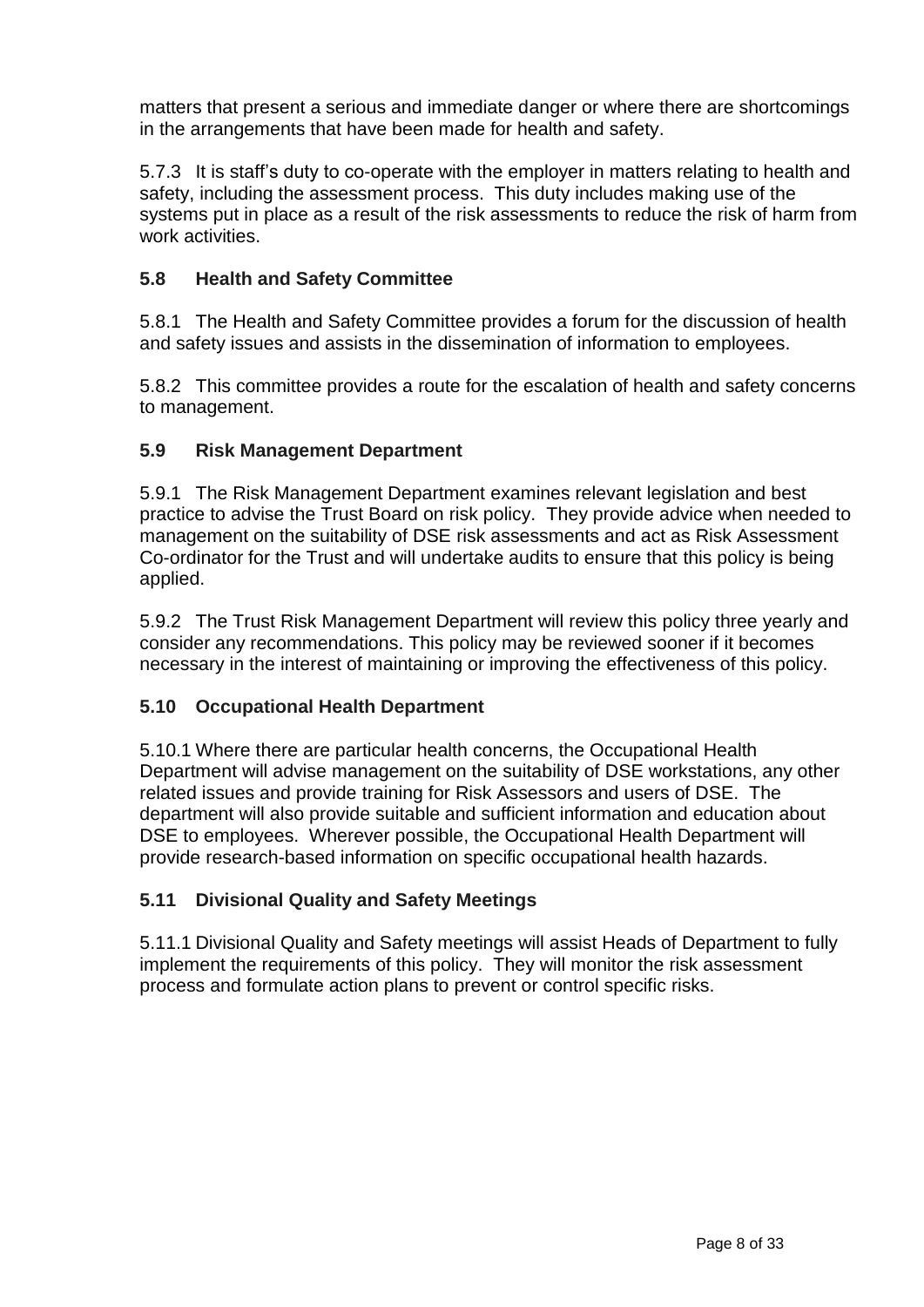# **6.0 POLICY IMPLEMENTATION**

## <span id="page-8-0"></span>**6.1 Guidance on display screen equipment workstations**

6.1.2 Display screens include legacy cathode ray tube screens as well as other forms of display such as liquid crystal display (LCD), plasma, organic light emitting diode (OLED) and any future display process.

6.1.3 Peripherals include disk drives, mice, trackballs, touch pads, keyboards, telephone, work chair, desk, work surface and any other peripheral item and the immediate work environment.

6.1.2 Devices having a small data or measurement display required for direct use e.g. calculators, digital thermometers and other measuring devices are not considered to be DSE.

6.1.4 DSE is not limited to office situations. For example, equipment control screens are covered.

## **6.2 Display Screen Equipment Risk Assessments**

6.2.1 Every member of staff must complete a DSE work station checklist [\(APPENDIX](http://nww.bsuh.nhs.uk/policies/?ignoreeveryonegroup=0&assetdetesctl3568987=154767&search=form&searchcontent=0)  [1\)](http://nww.bsuh.nhs.uk/policies/?ignoreeveryonegroup=0&assetdetesctl3568987=154767&search=form&searchcontent=0) every 12 months. Managers must ensure that these are completed. This includes any member of staff working from home using laptops or computer equipment classed as DSE.

6.2.2 Where a member of staff has completed a work station checklist and an hazard identified, a DSE Risk Assessment should be carried out by a competent assessor in consultation with the workstation user. The checklist and Risk Assessment are combined into one easy to use form [\(APPENDIX 1\)](http://nww.bsuh.nhs.uk/policies/?ignoreeveryonegroup=0&assetdetesctl3568987=154767&search=form&searchcontent=0).

6.2.3 Include investigation of non-obvious causes of problems e.g. poor posture may be due to the need to avoid glare rather than poor furniture.

6,2,4 Completed assessment forms should be kept in the Department either as paper copies or electronically.

6.2.5 If there are any specific health concerns, the Occupational Health Department should be contacted for advice.

6.2.6 Any remedial actions required as a result of the assessment should be undertaken at local level wherever practical.

6.2.7 DSE assessments are to be routinely reviewed every year or sooner if there are any changes to the workstation.

## <span id="page-8-1"></span>**6.3 Eyesight Testing**

6.3.1 The Trust, by prior arrangement with Specsavers Opticians, will cover the cost of an eye test and if required only for DSE use, a functional pair of glasses. Users and those about to become users of DSE are entitled to request eyesight testing at the expense of the Trust.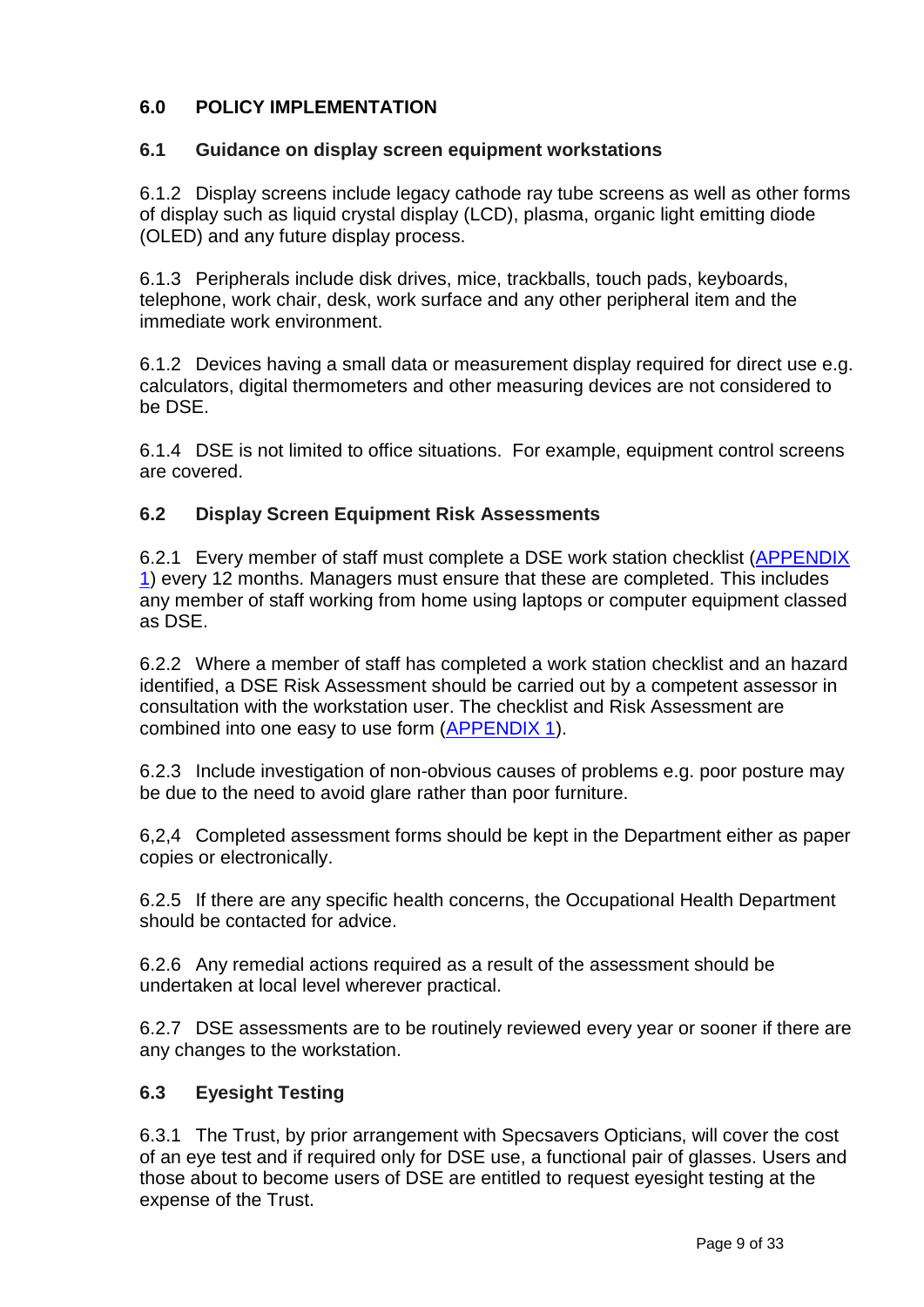6.3.2 Costs for eyesight tests & for the provision of corrective glasses specifically for DSE use will be borne by the budget of the staff members department.

6.3.3 Users who wish to request an eye test should complete RM10 F02 – Eye Test Request Form [\(APPENDIX 2\)](http://nww.bsuh.nhs.uk/policies/?ignoreeveryonegroup=0&assetdetesctl3568987=154766&search=form&searchcontent=0). This is also available on the Trust infonet.

6.3.4 Completed Eye Test Request Forms are to be taken to the cashiers at either the Princess Royal Hospital or Royal Sussex County Hospital where this form will be exchanged for a Specsavers Opticians Eye Test Voucher.

6.3.5 This voucher can be taken to any Specsavers Opticians where it will entitle you a free eye test and if it is determined that you require glasses only for DSE use, a pair of these will be provided free of charge. Specsavers Opticians has a range of frames from which the user may choose. The cost of these frames are covered by the voucher.

6.3.6 If the member of staff wishes to choose a frame from outside of the range of frames covered by the voucher, any additional cost will be borne by the member of staff. The Specsavers Opticians voucher currently provides the member of staff with a discount off the regular prices however the amount of discount is at the discretion of Specsavers Opticians.

6.3.7 Should you require further help and advice regarding a medical condition, please refer to Occupational Health for further information.

# **6.4 Rest Breaks**

6.4.1 Short, frequent breaks (e.g. 5 to 10 minutes every hour) are better than less frequent longer breaks. Breaks should be taken before the onset of visual fatigue, not in order to recuperate. The timing of the break is more important than its length.

## **6.5 General Health Issues**

The most common conditions associated with the use of DSE are headaches eye discomfort or aches or pains in the back, neck and/or limbs. Any employee suffering from any of these conditions must inform their manager (or in confidence to Occupational Health).

# **6.6 Eyesight Damage**

Although excessive use of DSE equipment work may lead to headaches and eye discomfort as mentioned above, medical evidence shows that using DSE is not associated with damage to the eyes or eyesight.

# **6.7 Radiation**

Although much research has been carried out on possible health effects from exposure to electromagnetic radiation, no adverse health effects have been shown to result from any emissions from DSE. In addition, the Health and Safety Executive (see section 11.4) does not consider there to be a risk. Therefore, no special protective measures are required.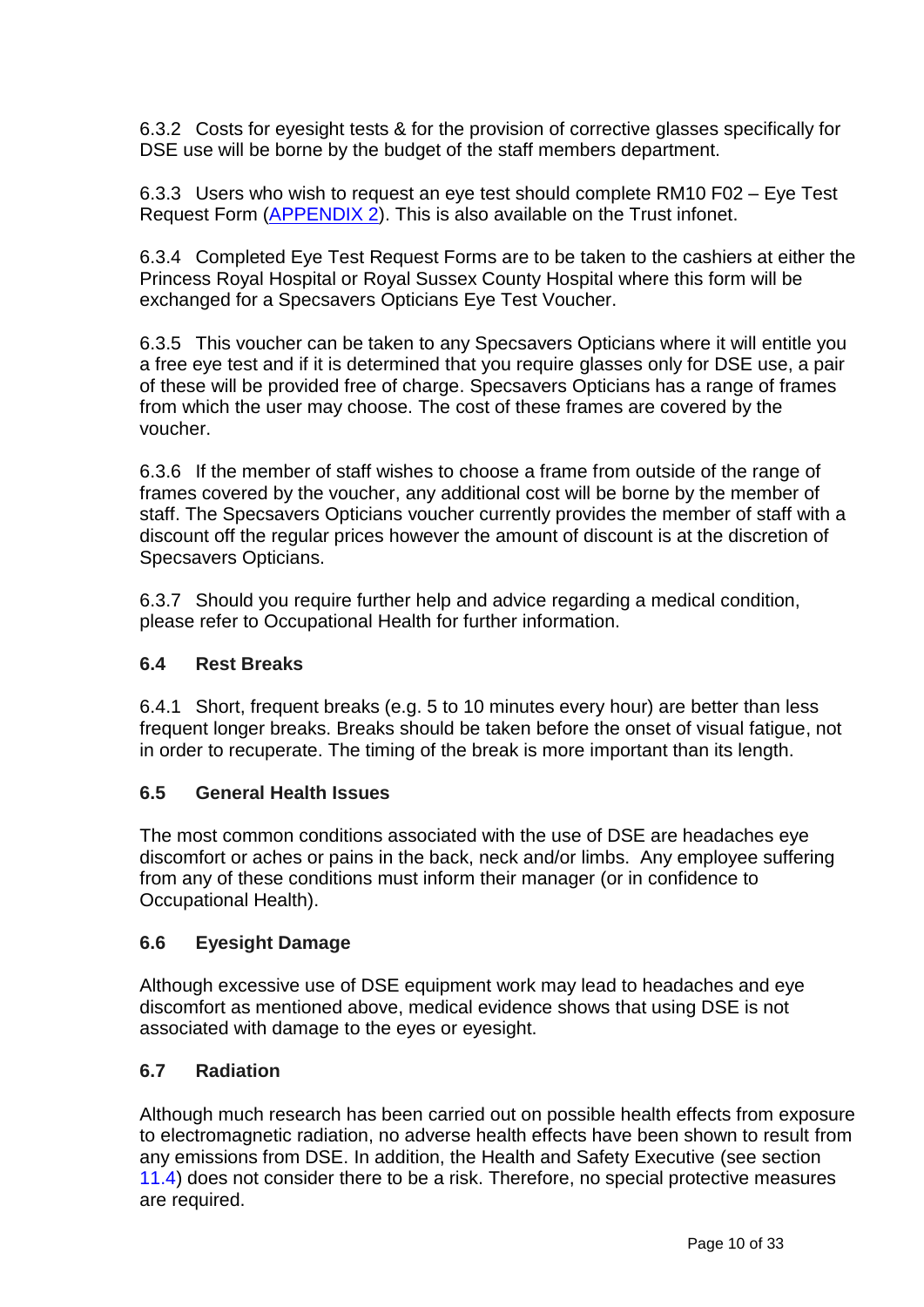# **6.8 Pregnant Women**

There is no evidence that DSE use presents an elevated risk to pregnant women. However, to avoid problems caused by stress and anxiety, pregnant women have the opportunity to discuss any concerns they may have, either with their manager or with the Occupational Health Department.

# **6.9 Furniture**

Furniture must be fit for purpose, functioning as intended and allows for safe use of the DSE. Any mechanisms for adjusting the furniture must be functional. When using a shared workstation, make use of these adjustments in order to make the workstation comfortable. There is no 'correct' position that works for everybody as everyone is different.

## **6.10 Work Equipment**

Keep work equipment clean and free from dust. Utilise adjusting mechanisms for changing the height of the monitor, position of the mouse and angle of the keyboard. Change position if necessary to eliminate glare, reflections or other detrimental lighting effects. There is no 'correct' position that works for everybody as everyone is different.

## **6.11 Work Pattern**

Take any opportunities to inter-space working at the workstation with work elsewhere. If this is not possible, take regular breaks away from the workstation.

## <span id="page-10-0"></span>**6.12 Laptop and Tablet Computers**

6.12.1 Laptop computers must be compact and easy to carry. The resulting design compromises can increase the risk of neck injury in use. Their use should therefore be limited to situations where there is a demonstrable need for portability.

6.12.2 Users who need to use a laptop computer as part of their job should be provided with a docking station to be used when portability is not required.

6.12.3 Whenever they used away from a docking station, laptop computers should be placed on a firm surface at the right height for keying. The screen should be aligned so that it can be clearly seen with minimal reflections. More frequent breaks will need to be taken.

6.12.4 Tablet computers are not intended to replicate desktop computers or laptop computers for office tasks. Their use in the Trust should be limited to specialist applications where a benefit from the unique features of such a computer can be demonstrated.

## **6.13 Disabled Users**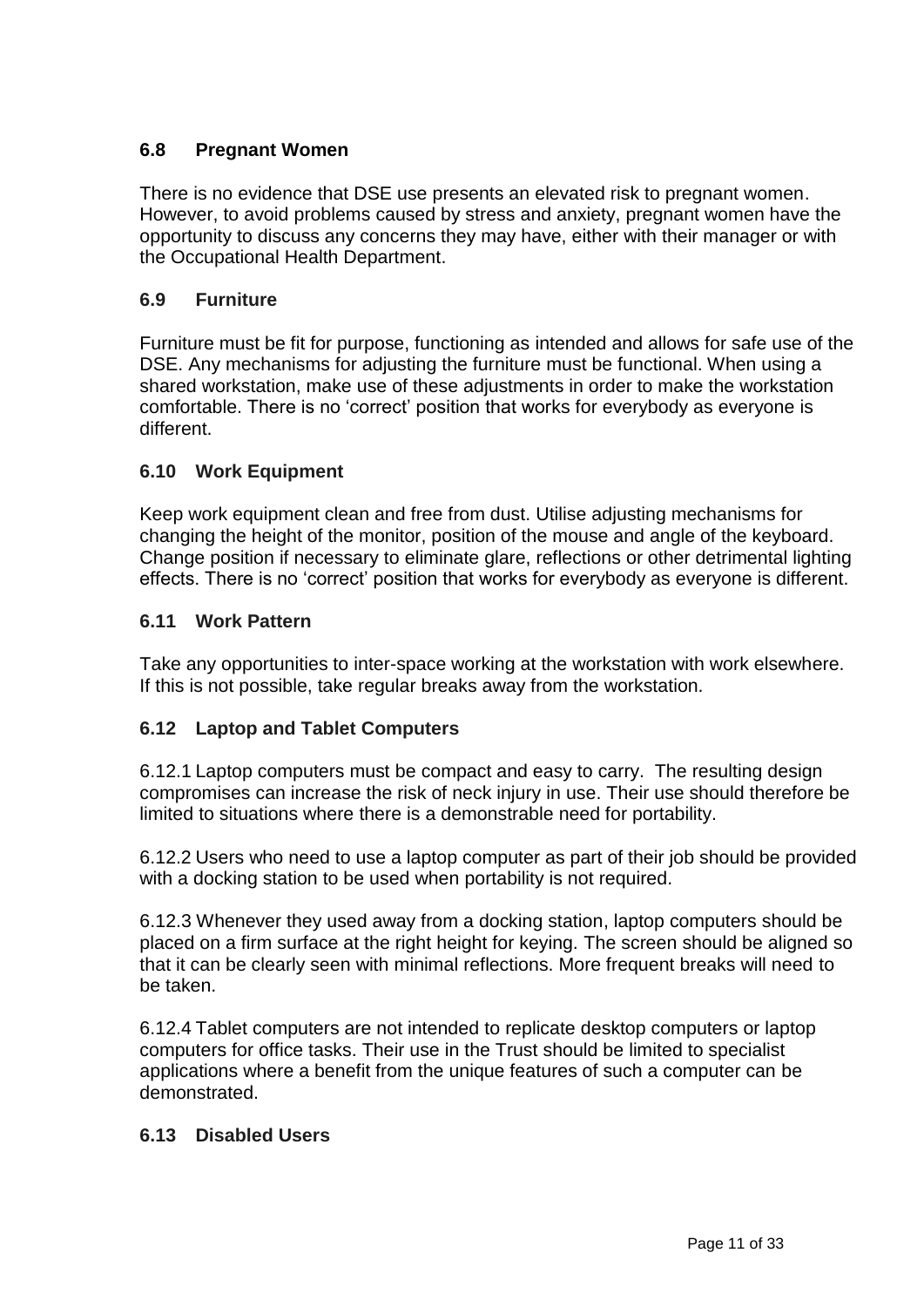6.13.1 The Trust will make reasonable adjustments to improve layout or access to the employee's workspace, including adapting existing equipment and furniture to accommodate the disabled person, i.e. chair, desk, computers, etc.

# **6.14 Visual Impairment**

6.14.1 If a staff member is visually impaired, SHIS will be able to advise on how to increase/decrease size or font of text shown on screen, etc. to make viewing easier.

6.14.2 The Trust will take the necessary actions, including undertaking a risk assessment with the disabled employee, to create a working environment which allows the disabled person to feel comfortable and able to undertake their duties safely.

6.14.3 Varifocal and Bifocal Spectacle Wearers Varifocal / bifocal lenses require the monitor to be flat on the desk to prevent excessive head & neck movement.

The User's eye-line should be in the top half of the screen unless User wears varifocal / bifocal lenses (see guidance note 14)

The User should not be tilting their neck to view the monitor. Provision of monitor risers can be used to adjust the height of the monitor.

A monitor arm may provide some extra distance between the User and the edge of the desk.

#### **6.15 Installation of New or Replacement Equipment and Workstations**

Department Managers, Estates Department and SHIS will carry out their responsibilities as given in section [5.5](#page-6-0) and [5.6](#page-6-1) in respect of any Installation of new or replacement equipment and workstations

## **6.16 Home working or away from office.**

This policy applies to staff working away from the Office or in different locations i.e. working from home. The DSE checklist should be applied to these locations.

## **7.0 Policy Communication / Training Implications**

7.1 Policy Communication - This policy is posted in the Trust's Public Folders and the Trust Infonet and introduced to new members of staff at their induction.

7.2 Training Implications - There is a general requirement for managers to ensure that all users of workstations are provided with training and information about the safe use of workstations and the hazards arising from their use.

7.3 The Occupational Health Department provide DSE training course book on IRIS for key personnel which includes ergonomics & DSE Risk Assessment. **[Link to Display Screen Equipment \(e-learning\) on IRIS](https://iris.bsuh.nhs.uk/course/view.php?id=104)**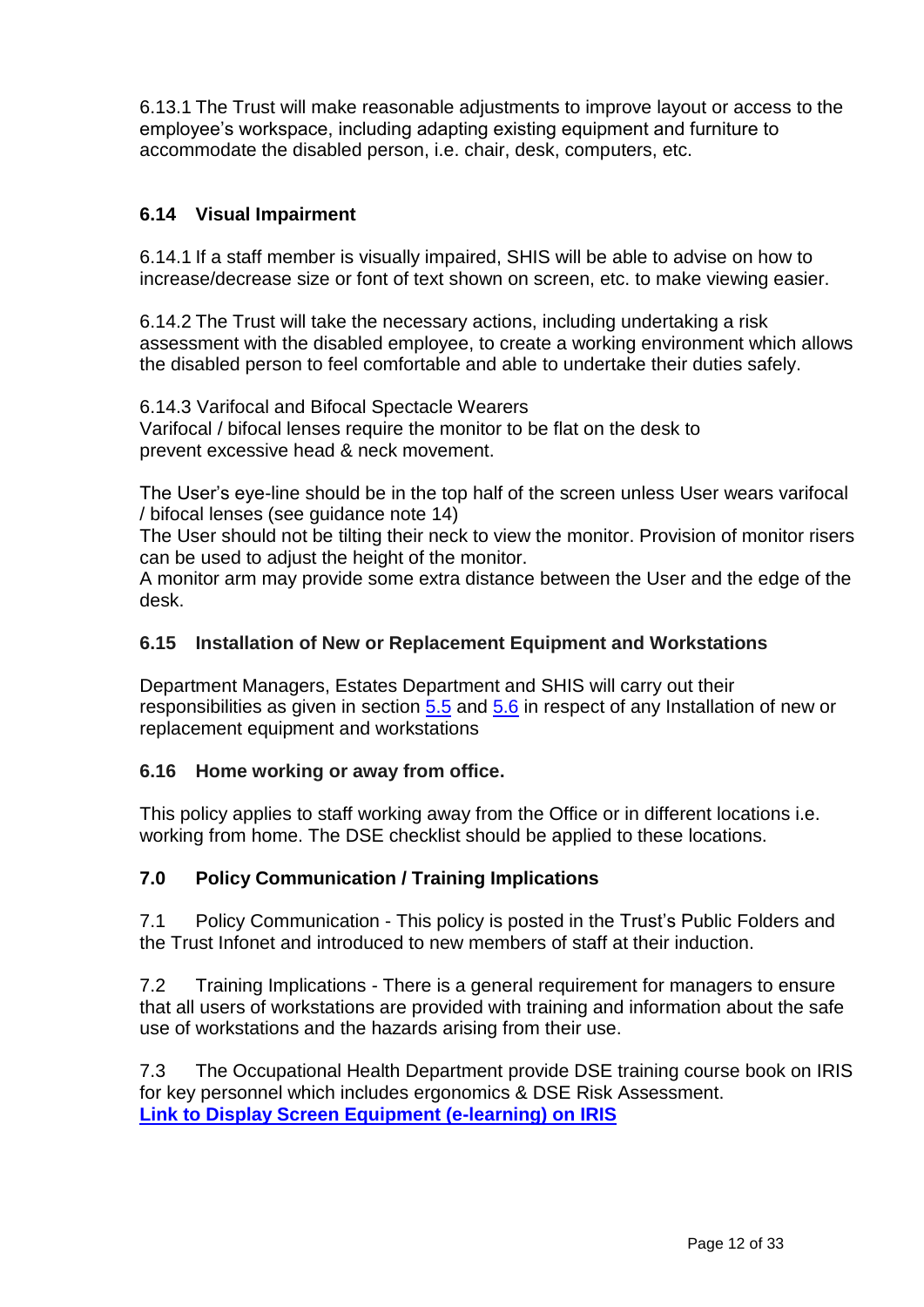# **8.0 MONITORING ARRANGEMENTS**

| 8.1 | The policy will be monitored for its effectiveness by the following means: |
|-----|----------------------------------------------------------------------------|
|     |                                                                            |

| <b>Measurable</b><br><b>Policy Objective</b>                                                                                                 | <b>Monitoring /</b><br><b>Audit Method</b>                                      | <b>Frequency</b>    | <b>Responsibility</b><br>for performing<br>monitoring | <b>Where is</b><br>monitoring<br>reported and<br>which groups /<br>committees will<br>be responsible<br>for progressing<br>and reviewing<br>action plans |
|----------------------------------------------------------------------------------------------------------------------------------------------|---------------------------------------------------------------------------------|---------------------|-------------------------------------------------------|----------------------------------------------------------------------------------------------------------------------------------------------------------|
| Staff are attending<br>general Health and<br>Safety training<br>identified in<br>training needs<br>assessment<br>documentation               | <b>Red Amber</b><br>Green reports<br>provided by<br>learning and<br>development | Monthly             | Learning and<br>development                           | <b>Trust Health and</b><br>Safety<br>Committee                                                                                                           |
| Users are provided<br>with training and<br>information about<br>the safe use of<br>workstations and<br>the hazards arising<br>from their use | Health and<br><b>Safety Audit</b>                                               | Every two<br>years. | <b>Risk</b><br>Management<br>Department               | <b>Trust Health and</b><br>Safety<br>Committee                                                                                                           |
| Staff required to<br>conduct DSE risk<br>assessments have<br>attended the<br>specified course                                                | Environmental<br><b>Risk</b><br>Assessments                                     | Annually            | <b>Risk</b><br>Management<br>Department               | <b>Trust Health and</b><br>Safety<br>Committee                                                                                                           |
| <b>Risk assessments</b><br>are undertaken<br>and any<br>interventions are<br>suitable and<br>sufficient.                                     | Environmental<br><b>Risk</b><br><b>Assessments</b>                              | Annually            | <b>Risk</b><br>Management<br>Department               | <b>Trust Health and</b><br>Safety<br>Committee                                                                                                           |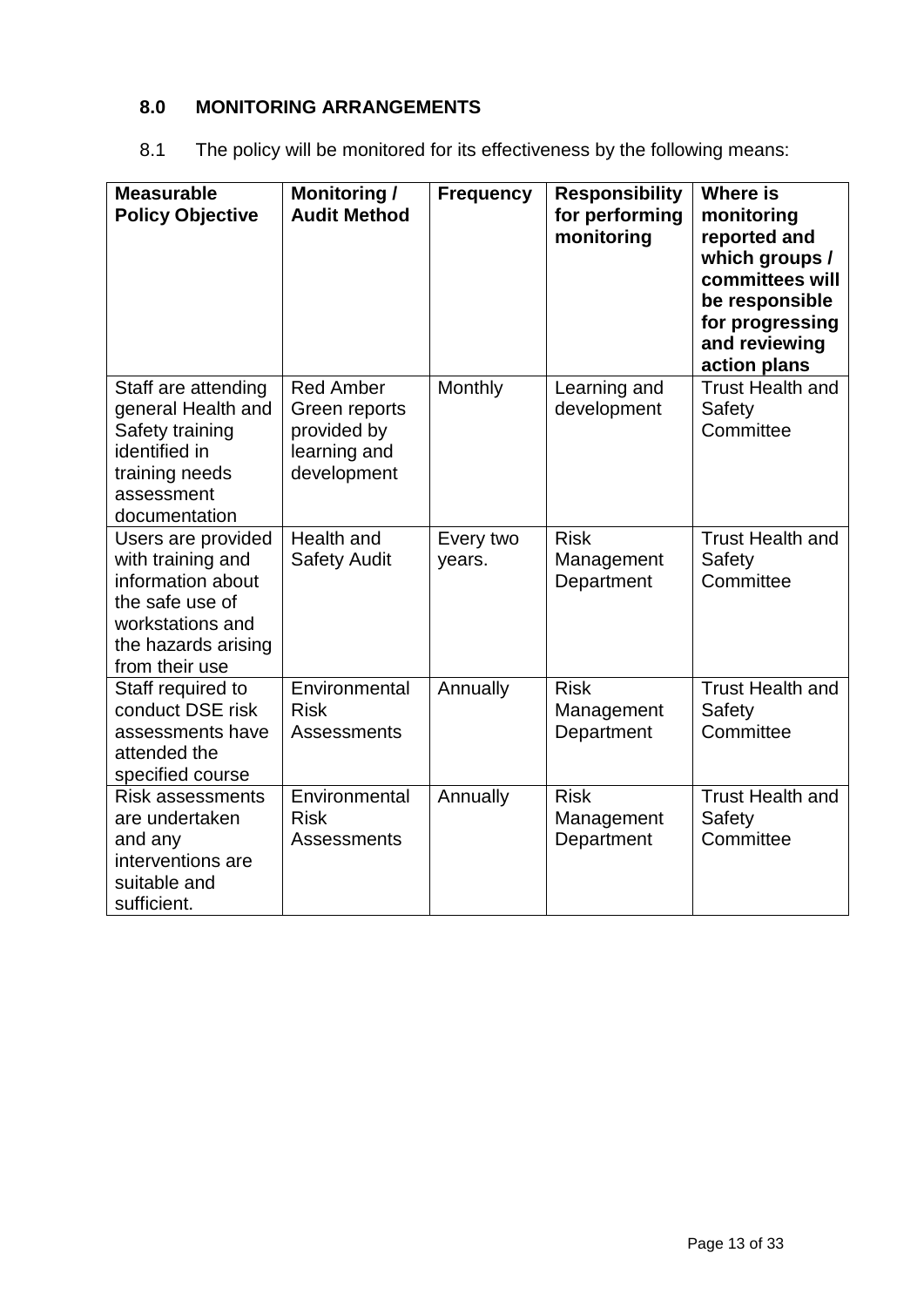# **9.0 LINKS TO OTHER RELEVANT TRUST POLICIES**

- 9.1 RM01 The Health & Safety Policy Statement and General Safety Policy
- 9.2 RM15 Health Surveillance Policy
- 9.3 TW017 Risk Management Policy
- 9.4 RM07 Personal and Protective Equipment at Work Policy

# **10.0 POLICY REVIEW**

10.1 The Trust Risk Management Department will review this policy as detailed under responsibilities.

## **11.0 REFERENCES**

- 11.1 Health and Safety at Work etc. Act 1974
- 11.2 Management of Health and Safety at Work Regulations 1999
- 11.3 Health and Safety (Display Screen Equipment) Regulations 1992 (amended 2002) (DSER)
- 11.4 INDG 36: Working with VDUs, Health and Safety Executive 2006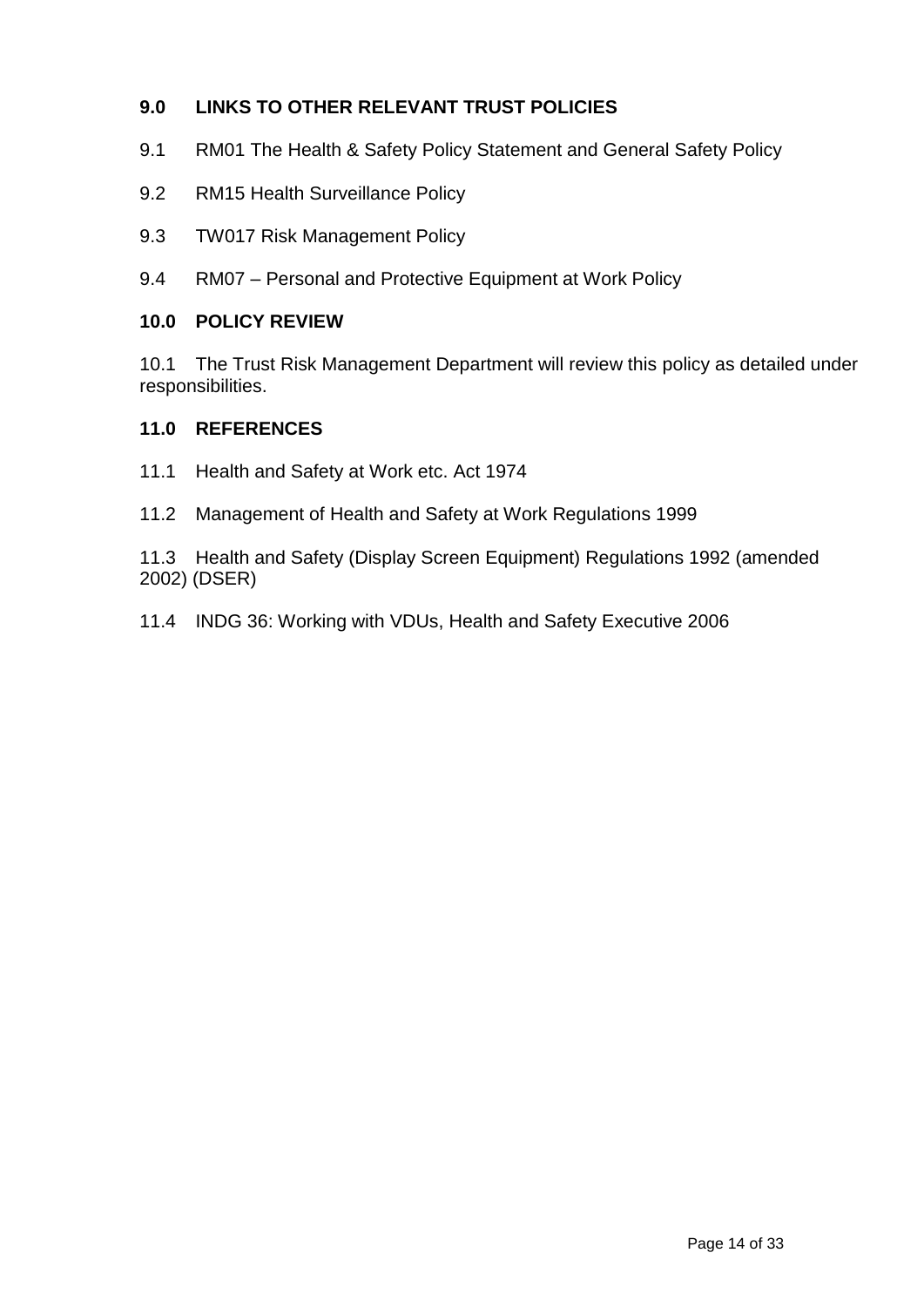# **Appendix 1 – DSE Workstation Checklist and Risk Assessment**

# **RM08 F01 - DSE WORKSTATION CHECKLIST**

| <b>Workstation Location and</b><br><b>Number</b> |  |
|--------------------------------------------------|--|
| <b>User</b>                                      |  |
| Time spent per day using DSE                     |  |
| Checklist completed by                           |  |
| <b>Assessment Checked by</b>                     |  |
| Date of Assessment                               |  |
| Follow up action needed                          |  |
| Follow up action competed on                     |  |

Anyone can complete this checklist. This checklist can be used as an aid to risk assessment and to help comply with the Schedule to the Health and Safety (Display Screen Equipment) Regulations.

Work through the checklist, ticking either the yes or no column against each risk factor:

- Yes answers require no further action.<br>■ No answers indicate a hazard may exis
- No answers indicate a hazard may exist and will require investigation and/or remedial action by the workstation assessor. Any hazards identified on this checklist must be risk assessed. See end of checklist for more information.

Remember the checklist only covers the workstation and work environment. You also need to make sure that risks from other aspects of the work are avoided, for example by giving users appropriate health and safety training.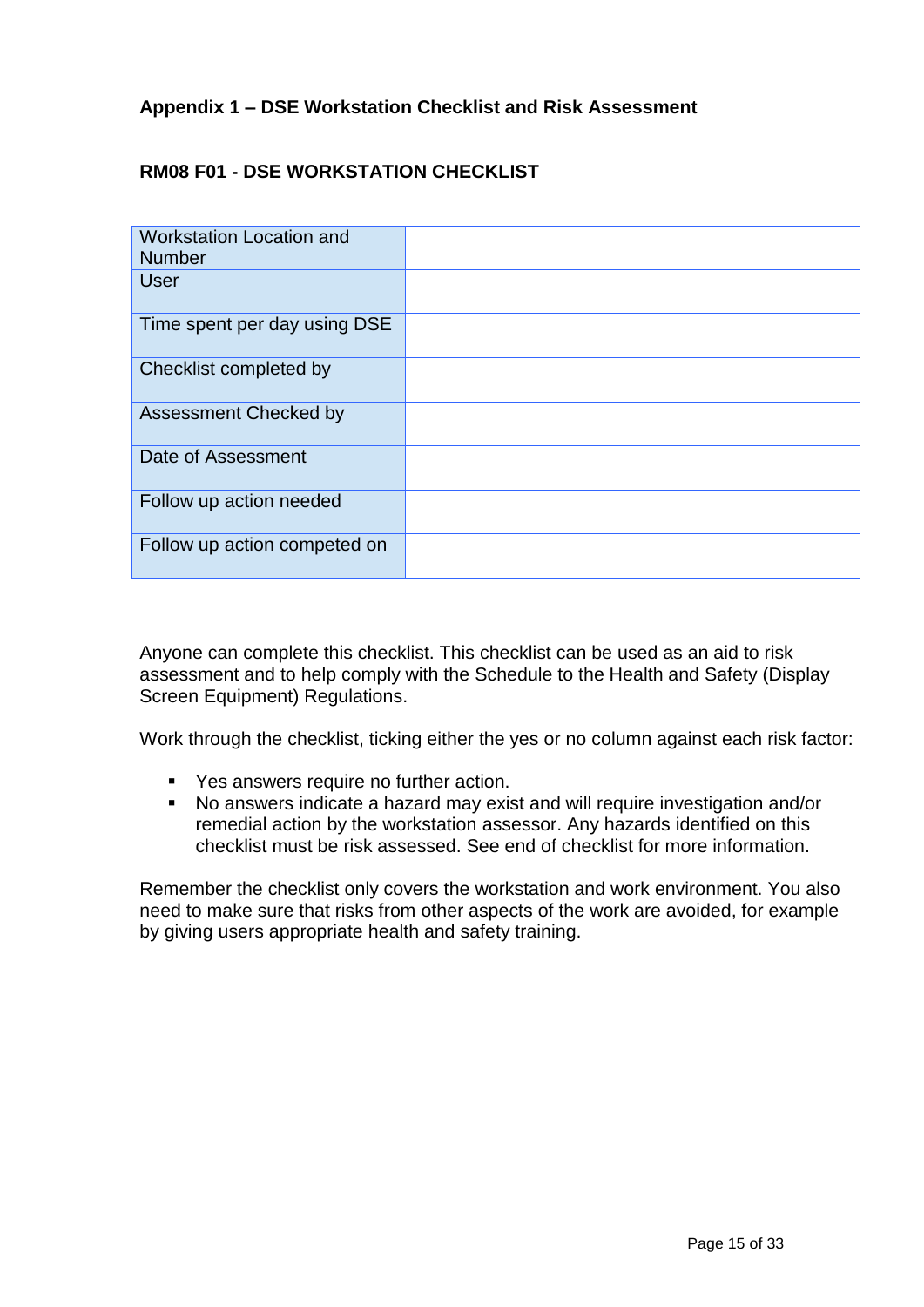|                                                                                                | <b>YES</b> | <b>NO</b> | Things to consider                                                                                                                                                                                                                                                                                                                                                                                                                                                                                  |
|------------------------------------------------------------------------------------------------|------------|-----------|-----------------------------------------------------------------------------------------------------------------------------------------------------------------------------------------------------------------------------------------------------------------------------------------------------------------------------------------------------------------------------------------------------------------------------------------------------------------------------------------------------|
| 1. Display Screens                                                                             |            |           |                                                                                                                                                                                                                                                                                                                                                                                                                                                                                                     |
| Are characters clear and<br>readable?<br><b>BSUH</b><br><b>YES</b><br><b>BSUH</b><br><b>NO</b> |            |           | Ensure the screen is clean and<br>cleaning materials are made<br>available.<br>Check that text and background<br>colours work well together.                                                                                                                                                                                                                                                                                                                                                        |
| Is the text size comfortable to<br>read?                                                       |            |           | Software settings may need adjusting<br>to change text size. Contact the IT<br>helpdesk for assistance to do this if<br>required.                                                                                                                                                                                                                                                                                                                                                                   |
| Is the Image stable, i.e. free<br>from flicker and jitter?                                     |            |           | Try using different screen colours to<br>reduce flicker, e.g. darker background<br>and lighter text.<br>If problems still exist, get the set-up<br>checked, e.g. by the equipment<br>supplier.                                                                                                                                                                                                                                                                                                      |
| Is the screen's specification<br>suitable for its intended use?                                |            |           | For example, intensive graphic work<br>or work requiring fine attention to<br>small details may require large<br>display screens.                                                                                                                                                                                                                                                                                                                                                                   |
| Are the brightness and/or<br>contrast adjustable?                                              |            |           | Separate adjustment controls are not<br>essential, provided the user can read<br>the screen easily at all times.                                                                                                                                                                                                                                                                                                                                                                                    |
| Does the screen tilt and swivel?                                                               |            |           | Swivel and tilt need not be built in;<br>you can add a swivel and tilt<br>mechanism.<br>However, you may need to replace<br>the screen if:<br>swivel/tilt is absent or unsatisfactory;<br>work is intensive; and/or the user has<br>problems getting the screen to a<br>comfortable position.<br>The ideal height of a monitor can vary<br>and space should be allowed for it to<br>be raised for taller<br>Users. Users who wear bifocals /<br>varifocals may need the screen flat<br>on the desk. |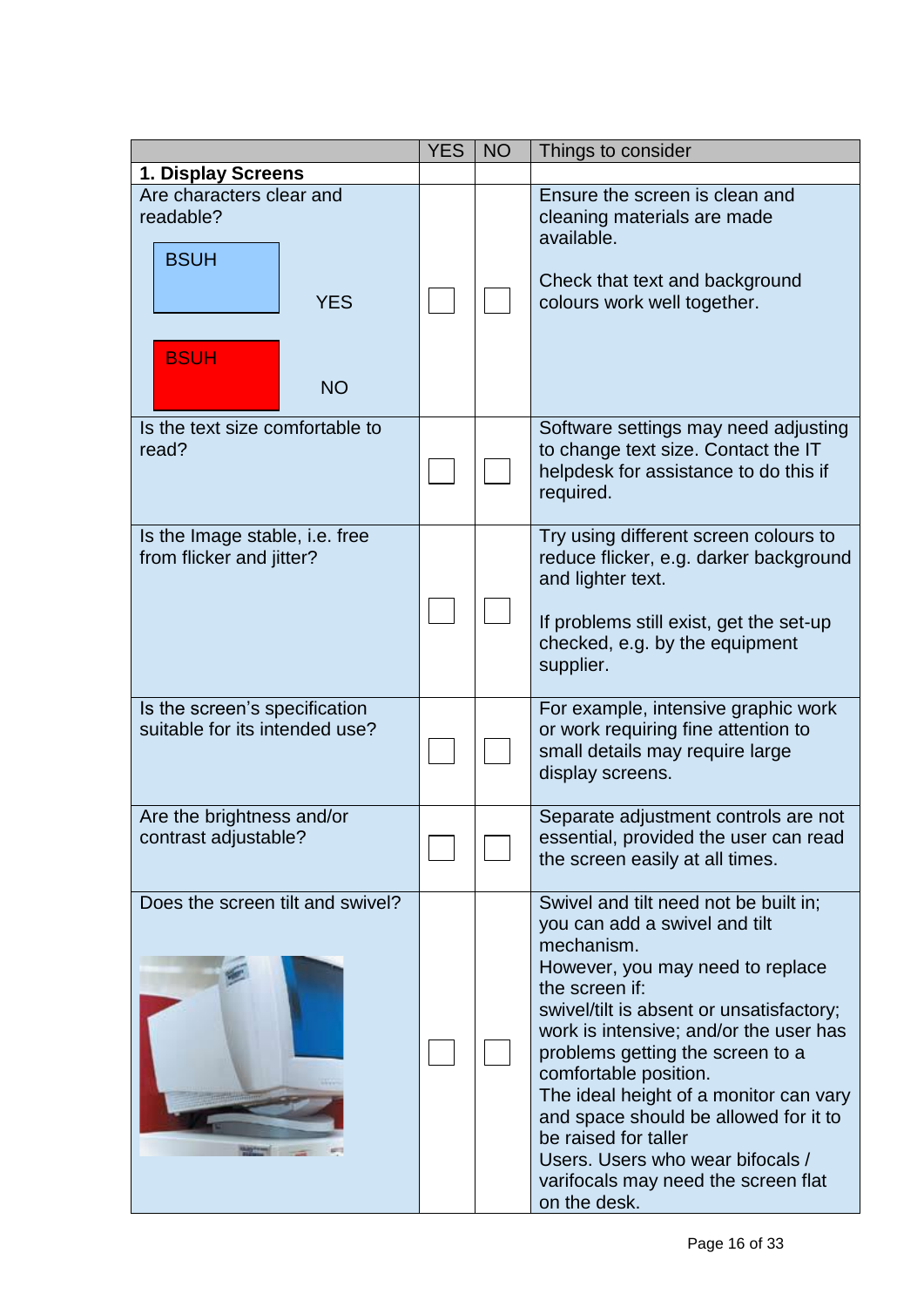|                                                                                                                                         | <b>YES</b> | <b>NO</b> | Things to consider                                                                                                                                                                                                                                                                                                         |
|-----------------------------------------------------------------------------------------------------------------------------------------|------------|-----------|----------------------------------------------------------------------------------------------------------------------------------------------------------------------------------------------------------------------------------------------------------------------------------------------------------------------------|
| Is the screen free from glare and<br>reflections?                                                                                       |            |           | Use a mirror placed in front of the<br>screen to check where reflections are<br>coming from.<br>You might need to move the screen<br>or even the desk and/or shield the<br>screen from the source of reflections.<br>Screens that use dark characters on<br>a light background are less prone to<br>glare and reflections. |
| Are adjustable window<br>coverings provided and in<br>adequate condition?                                                               |            |           | Check that blinds work. Blinds with<br>vertical slats can be more suitable<br>than horizontal ones to control glare.<br>If these measures do not work, seek<br>specialist help                                                                                                                                             |
| 2. Keyboards                                                                                                                            |            |           |                                                                                                                                                                                                                                                                                                                            |
| Is the keyboard separate from<br>the screen?                                                                                            |            |           | This is a requirement unless the task<br>makes it impractical.                                                                                                                                                                                                                                                             |
| Is it possible to find a<br>comfortable position for keying?<br>20 Fra<br><b>YES</b><br><b>NO</b><br><b>Billiege</b><br>NО<br><b>NO</b> |            |           | Try pushing the display screen further<br>back to create sufficient room for the<br>keyboard, hands and wrists.<br>If you are unable to find a comfortable<br>position, seek specialist help.<br>Users of thick, raised keyboards may<br>need a wrist rest.                                                                |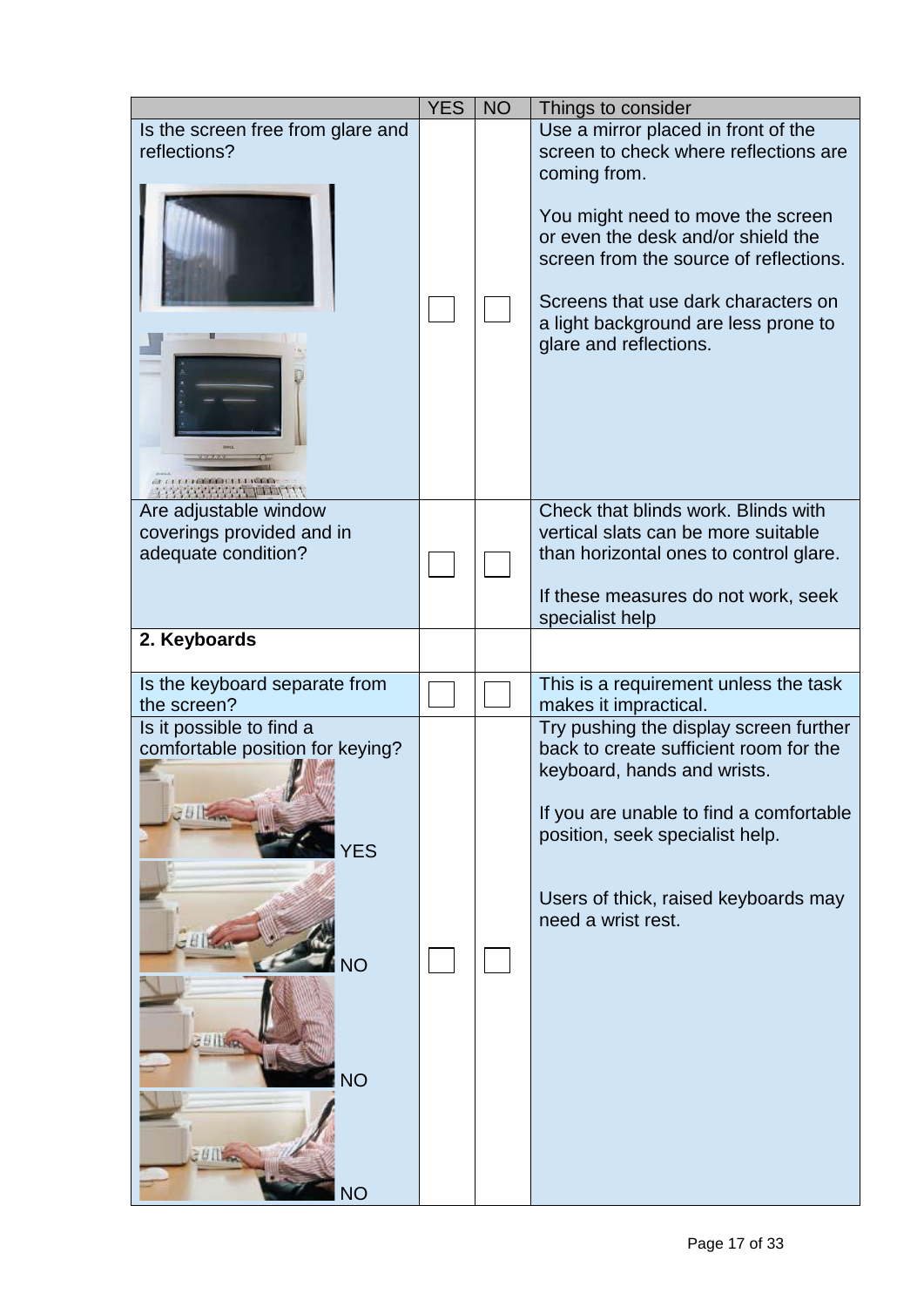|                                                                           | <b>YES</b> | <b>NO</b> | Things to consider                                                                                                                                                                                                                                                                         |
|---------------------------------------------------------------------------|------------|-----------|--------------------------------------------------------------------------------------------------------------------------------------------------------------------------------------------------------------------------------------------------------------------------------------------|
|                                                                           |            |           |                                                                                                                                                                                                                                                                                            |
| Is the keyboard tilt adjustable?                                          |            |           | Good keyboards have retractable feet<br>or some other mechanism to enable<br>the tilt to be adjusted.                                                                                                                                                                                      |
| Does the user have good<br>keyboard technique?                            |            |           | Training can be used to prevent:<br>hands bent up at wrist;<br>hitting the keys too hard;<br>overstretching the fingers.                                                                                                                                                                   |
| Are the characters on the keys<br>easily readable?                        |            |           | Keyboards should be kept clean. If<br>characters still can't be read, the<br>keyboard may need modifying or<br>replacing.<br>Use a keyboard with a matt finish to<br>reduce glare and/or reflection.                                                                                       |
| <b>3. Pointing Device</b>                                                 |            |           |                                                                                                                                                                                                                                                                                            |
| Is the device suitable for the<br>tasks it is used for?                   |            |           | If the user is having problems, try a<br>different device.<br>The mouse and trackball are general-<br>purpose devices suitable for many<br>tasks, and<br>available in a variety of shapes and<br>sizes.                                                                                    |
| Is the device positioned close to<br>the user?<br><b>YFS</b><br><b>NO</b> |            |           | Most devices are best placed as<br>close as possible, eg right beside the<br>keyboard.<br>Training may be needed to:<br>prevent arm overreaching;<br>tell users not to leave their hand on<br>the n device when it is not being<br>used:<br>encourage a relaxed arm and straight<br>wrist. |
| Is there support for the device<br>user's wrist and forearm?              |            |           | Support can be gained from, for<br>example, the desk surface or arm of a<br>chair. If not, a separate supporting<br>device may help.<br>The user should be able to find a<br>comfortable working position with the                                                                         |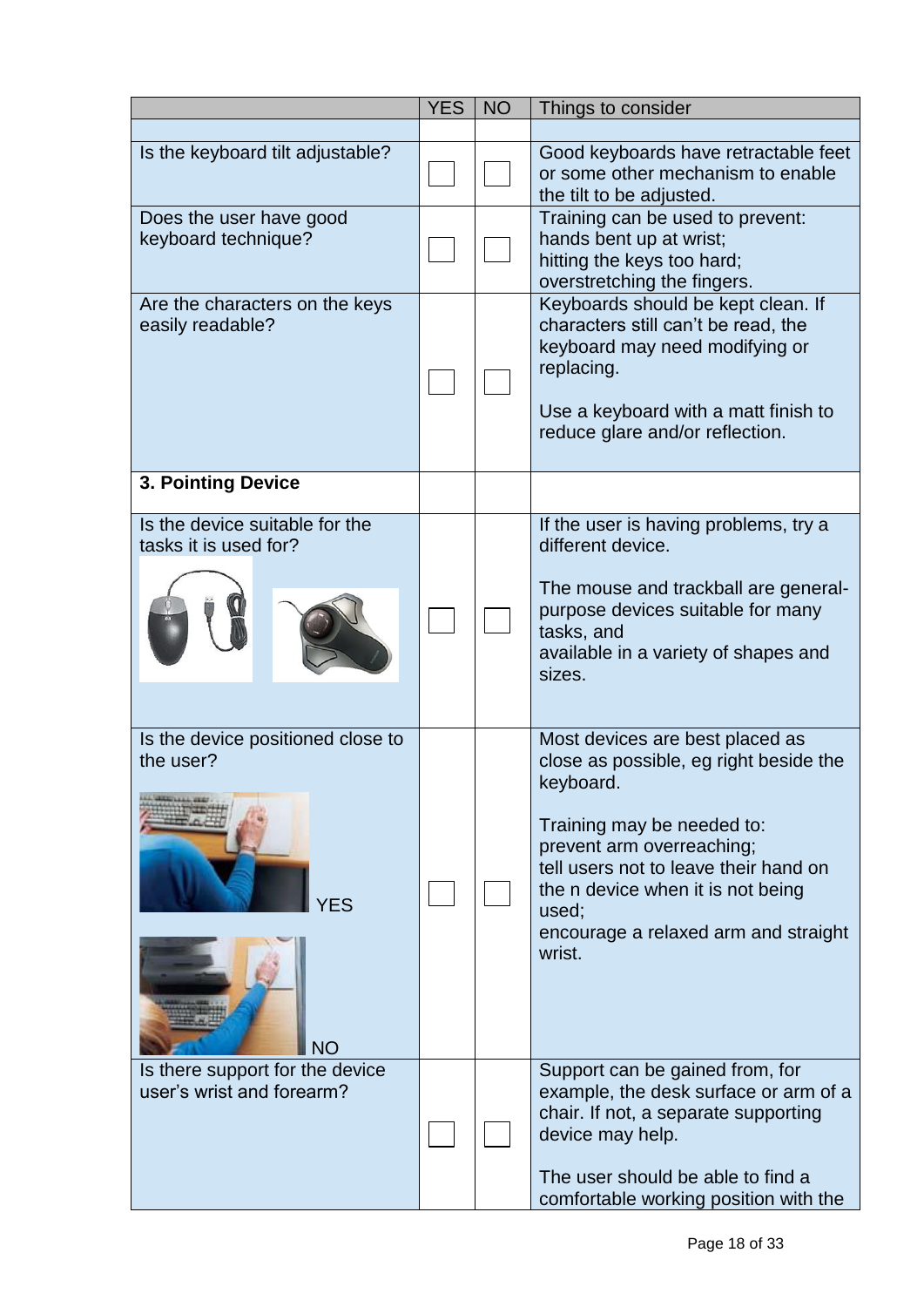|                                                                                           | <b>YES</b> | <b>NO</b> | Things to consider                                                                                                                                                                                                                                                                               |
|-------------------------------------------------------------------------------------------|------------|-----------|--------------------------------------------------------------------------------------------------------------------------------------------------------------------------------------------------------------------------------------------------------------------------------------------------|
|                                                                                           |            |           | device.                                                                                                                                                                                                                                                                                          |
| Does the device work smoothly<br>at a speed that suits the user?                          |            |           | See if cleaning is required (eg of<br>mouse ball and rollers).<br>Check the work surface is suitable. A<br>mouse mat may be needed.                                                                                                                                                              |
| Can the user easily adjust<br>software settings for speed and<br>accuracy of pointer?     |            |           | Users may need training in how to<br>adjust device settings.                                                                                                                                                                                                                                     |
| 4. Software                                                                               |            |           |                                                                                                                                                                                                                                                                                                  |
| Is the software suitable for the<br>task?                                                 |            |           | Software should help the user carry<br>out the task, minimise stress and be<br>user-friendly.<br>Check users have had appropriate<br>training in using the software.<br>Software should respond quickly and<br>clearly to user input, with adequate<br>feedback, such as clear help<br>messages. |
| 5. Furniture                                                                              |            |           |                                                                                                                                                                                                                                                                                                  |
| Is the work surface large enough<br>for all the necessary equipment,<br>papers etc?<br>FS |            |           | Create more room by moving<br>printers, reference materials etc<br>elsewhere.<br>If necessary, consider providing new<br>power and telecoms sockets, so<br>equipment can be moved.<br>There should be some scope for<br>flexible rearrangement.                                                  |
| Is the work surface at a suitable<br>height?                                              |            |           | Check if adjusting the chair height<br>helps. If not an adjustable desk may<br>be required.                                                                                                                                                                                                      |
| Is there sufficient legroom under<br>the surface?                                         |            |           | Remove objects or obstacles from<br>under the surface to create legroom.                                                                                                                                                                                                                         |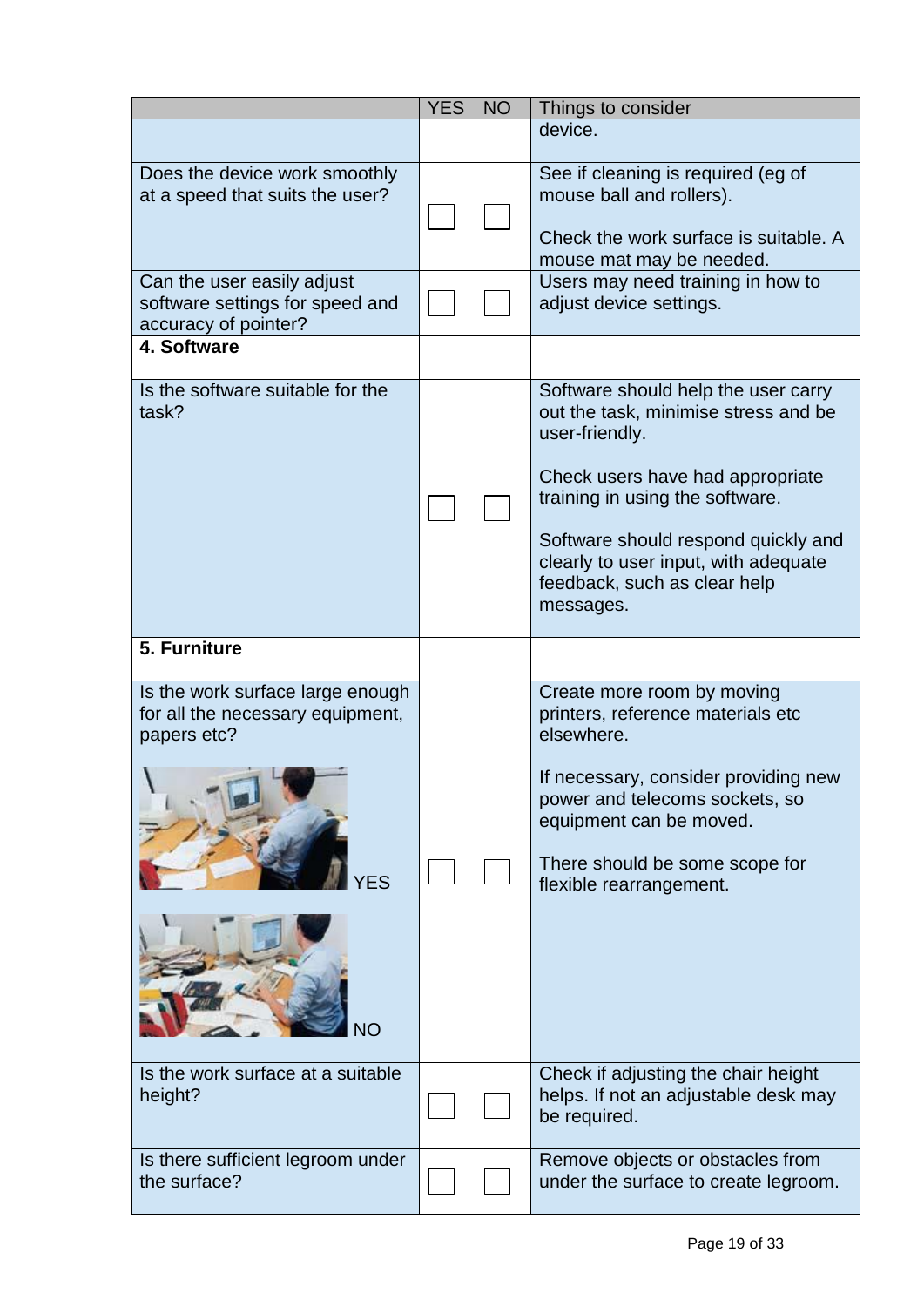|                                                                                                                                                                                                                   | <b>YES</b> | <b>NO</b> | Things to consider                                                                                                                                                                                                                                                                                                 |
|-------------------------------------------------------------------------------------------------------------------------------------------------------------------------------------------------------------------|------------|-----------|--------------------------------------------------------------------------------------------------------------------------------------------------------------------------------------------------------------------------------------------------------------------------------------------------------------------|
| Can the user comfortably reach<br>all the equipment and papers<br>they need to use?                                                                                                                               |            |           | Rearrange equipment, papers etc to<br>bring frequently used things within<br>easy reach.<br>A document holder may be needed,<br>positioned to minimise uncomfortable<br>head and eye movements.                                                                                                                    |
| Are surfaces free from glare and<br>reflection?                                                                                                                                                                   |            |           | The surface used may not be<br>appropriate for the task. Consider<br>also the orientation of the work<br>surface in relation to sources of light<br>or the use of mats or blotters.                                                                                                                                |
| Is the chair suitable?<br>It must be stable and have a<br>working:<br>seat back height and tilt<br>adjustment;<br>seat height adjustment;<br>swivel mechanism;<br>correct castors or glides (where<br>necessary). |            |           | The chair may need repairing or<br>replacing if it is unsteady, the user is<br>uncomfortable, or cannot use the<br>adjustment mechanisms.<br>Exposed foam is a fire hazard and<br>chairs displaying foam must be<br>replaced.                                                                                      |
| Is the chair adjusted correctly?<br><b>NO</b>                                                                                                                                                                     |            |           | The user should be able to carry out<br>their work sitting comfortably.<br>Consider training the user in how to<br>adopt suitable postures while<br>working.<br>The arms of chairs can stop the user<br>getting close enough to use the<br>equipment comfortably.<br>Move any obstructions from under the<br>desk. |
| Is the small of the back<br>supported by the chair's<br>backrest?                                                                                                                                                 |            |           | The user should have a straight back,<br>supported by the chair, with relaxed<br>shoulders.                                                                                                                                                                                                                        |
| Are forearms horizontal and<br>eyes at roughly the same height<br>as the top of the VDU?                                                                                                                          |            |           | Adjust the chair height to get the<br>user's arms in the right position, then<br>adjust the VDU height, if necessary.                                                                                                                                                                                              |
| Are feet flat on the floor, without                                                                                                                                                                               |            |           | If not, a foot rest may be needed.                                                                                                                                                                                                                                                                                 |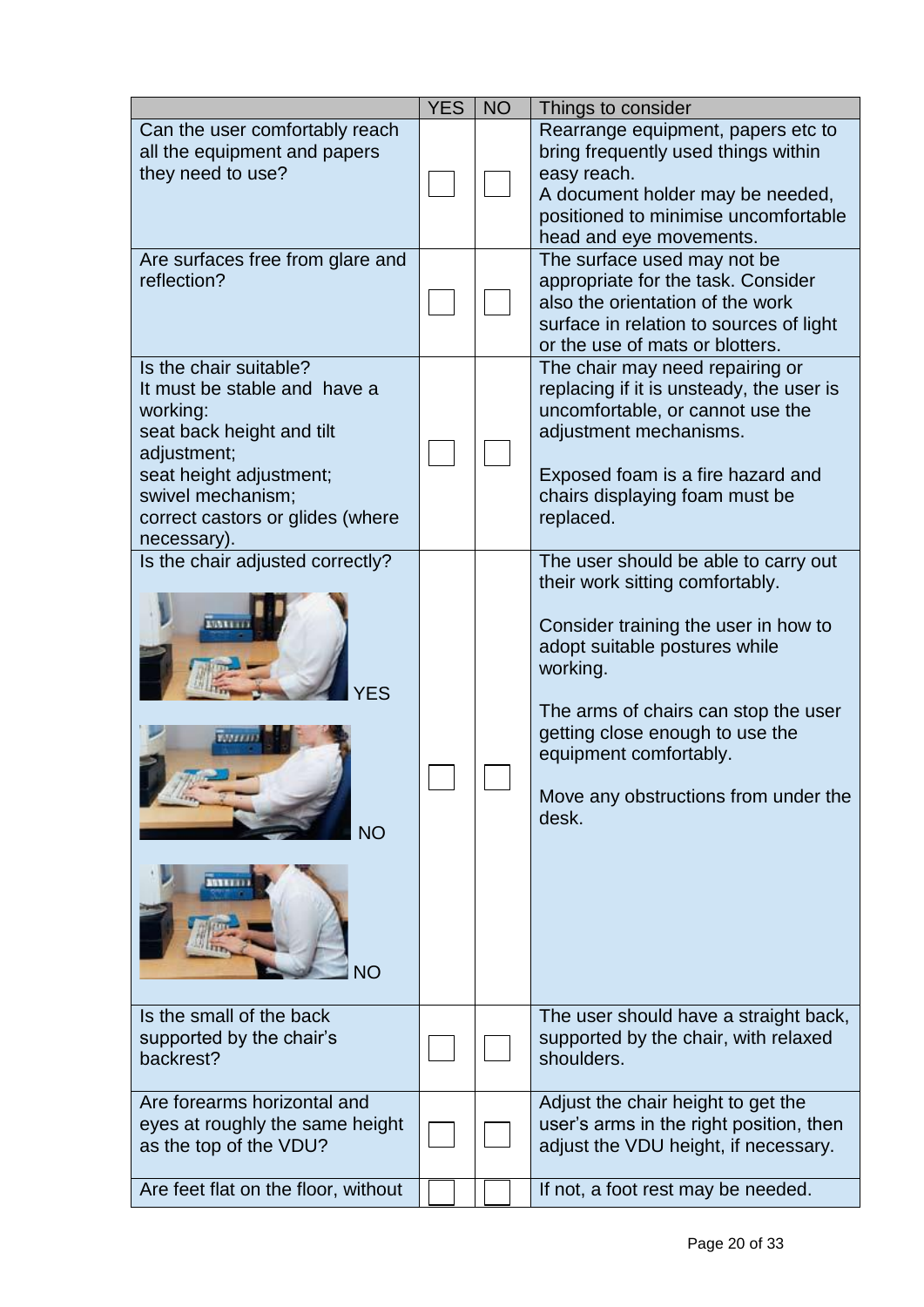|                                                                                   | <b>YES</b> | <b>NO</b> | Things to consider                                                                                                                                                                                                                                                                                                         |
|-----------------------------------------------------------------------------------|------------|-----------|----------------------------------------------------------------------------------------------------------------------------------------------------------------------------------------------------------------------------------------------------------------------------------------------------------------------------|
| too much pressure from<br>the seat on the backs of the<br>legs?                   |            |           |                                                                                                                                                                                                                                                                                                                            |
| <b>6. Environment</b>                                                             |            |           |                                                                                                                                                                                                                                                                                                                            |
| Is there enough room to change<br>position and vary movement?                     |            |           | Space is needed to move, stretch and<br>fidget.<br>Consider reorganising the office<br>layout and check for obstructions.<br>Cables should be tidy and not a trip<br>or snag hazard.                                                                                                                                       |
| Is the lighting suitable, eg not<br>too bright or too dim to work<br>comfortably? |            |           | Users should be able to control light<br>levels, eg by adjusting window blinds<br>or light switches.<br>Consider shading or repositioning<br>light sources (or the workstation) or<br>providing local lighting, eg desk<br>lamps (but make sure lights don't<br>cause glare by reflecting off walls or<br>other surfaces). |
| Does the air feel comfortable?                                                    |            |           | VDUs and other equipment may dry<br>the air.<br>Circulate fresh air if possible. Plants<br>may help.<br>Consider a humidifier if discomfort is<br>severe.                                                                                                                                                                  |
| Is the temperature comfortable?                                                   |            |           | Can heating be better controlled?<br>More ventilation or air-conditioning<br>may be required if there is a lot of<br>electronic equipment in the room. Or,<br>can users be moved away from the<br>heat source?                                                                                                             |
| Are levels of noise comfortable?                                                  |            |           | Consider moving sources of noise, eg<br>printers, away from the user. If not,<br>consider soundproofing.                                                                                                                                                                                                                   |
| Are there sufficient power<br>sockets?                                            |            |           | Extensions are not to be used as a<br>permanent solution to inadequate<br>power socket number or placement.                                                                                                                                                                                                                |
| Are all plugs, sockets and power<br>cables in a good state of repair?             |            |           | Replace any plug or cable that show<br>signs of physical damage.                                                                                                                                                                                                                                                           |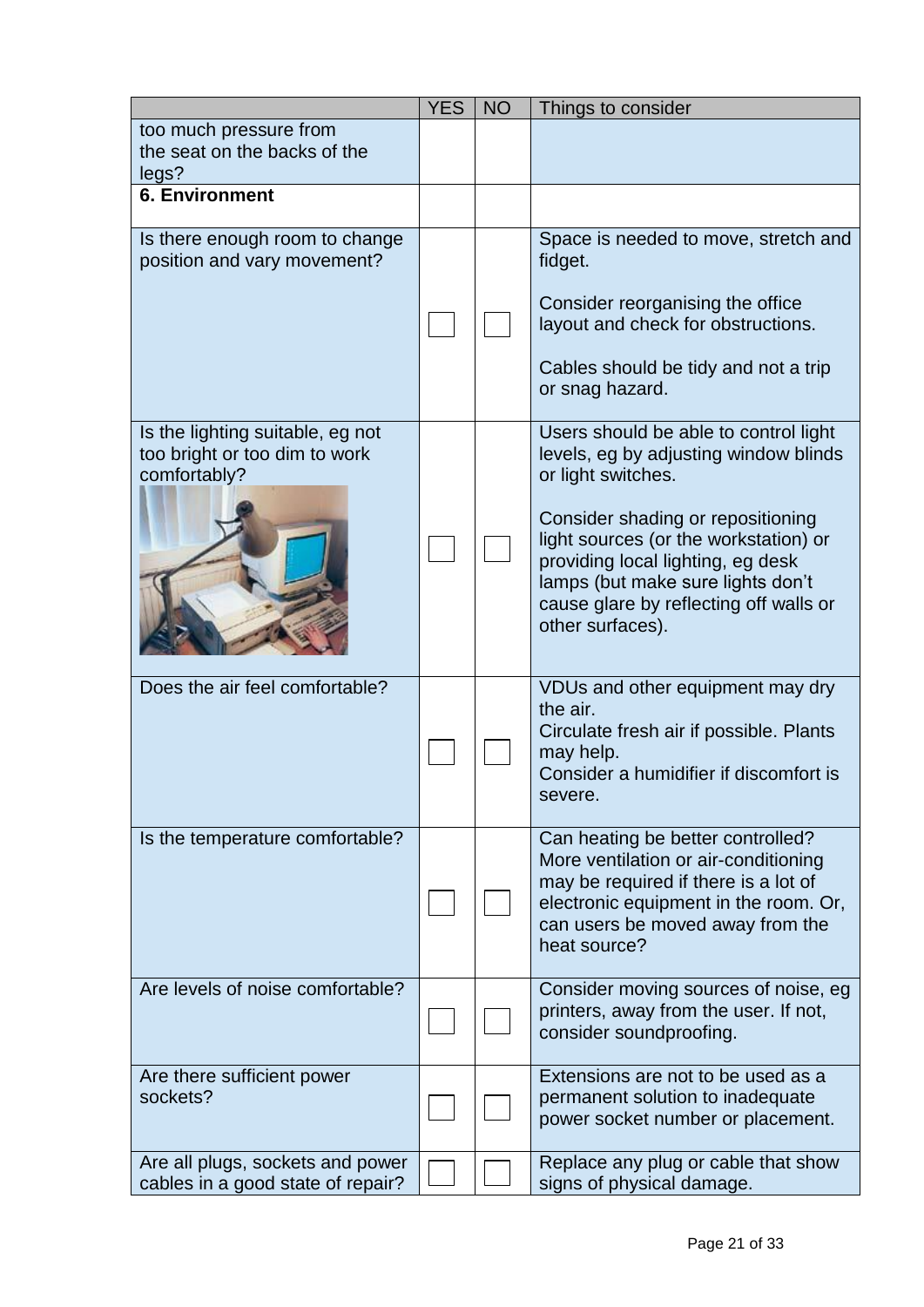|                                                                                         | <b>YES</b> | NO | Things to consider                                              |
|-----------------------------------------------------------------------------------------|------------|----|-----------------------------------------------------------------|
|                                                                                         |            |    |                                                                 |
| 7 Final questions to users                                                              |            |    | If 'NO' to any of these questions,<br>please give details here: |
| Has this checklist covered all the<br>problems they may have<br>working with their VDU? |            |    |                                                                 |
| Are you free of any symptoms<br>other than those attributed to<br>DSE use?              |            |    |                                                                 |
| Have you been advised of their<br>entitlement to eye and eyesight<br>testing?           |            |    |                                                                 |
| Do you take regular breaks<br>working away from VDUs?                                   |            |    |                                                                 |

## **What to do now**

If any of the questions were answered 'NO' this identifies a hazard. Any hazards identified on this checklist must be risk assessed by suitably a trained and competent person according to TW*017 Risk Management Policy and Risk Assessment guidance*. If there is any doubt as to the procedures and requirements for doing this please contact the Risk Management department on extension 8073 or by email

Record all actions required to reduce risks or to ensure that the workstation meets the minimum requirements. The actions should be listed in order of priority, and realistic target dates should be set for their completion. If the action requires input from other Department(s) or external source, target dates should be agreed with them.

The re-assessment date will depend on how many unsatisfactory things are found and how serious they are. It should be set at a maximum of two years to ensure the situation is regularly reviewed.

If the workstation is changed significantly, or a new user starts to use it, the assessment should be reviewed immediately.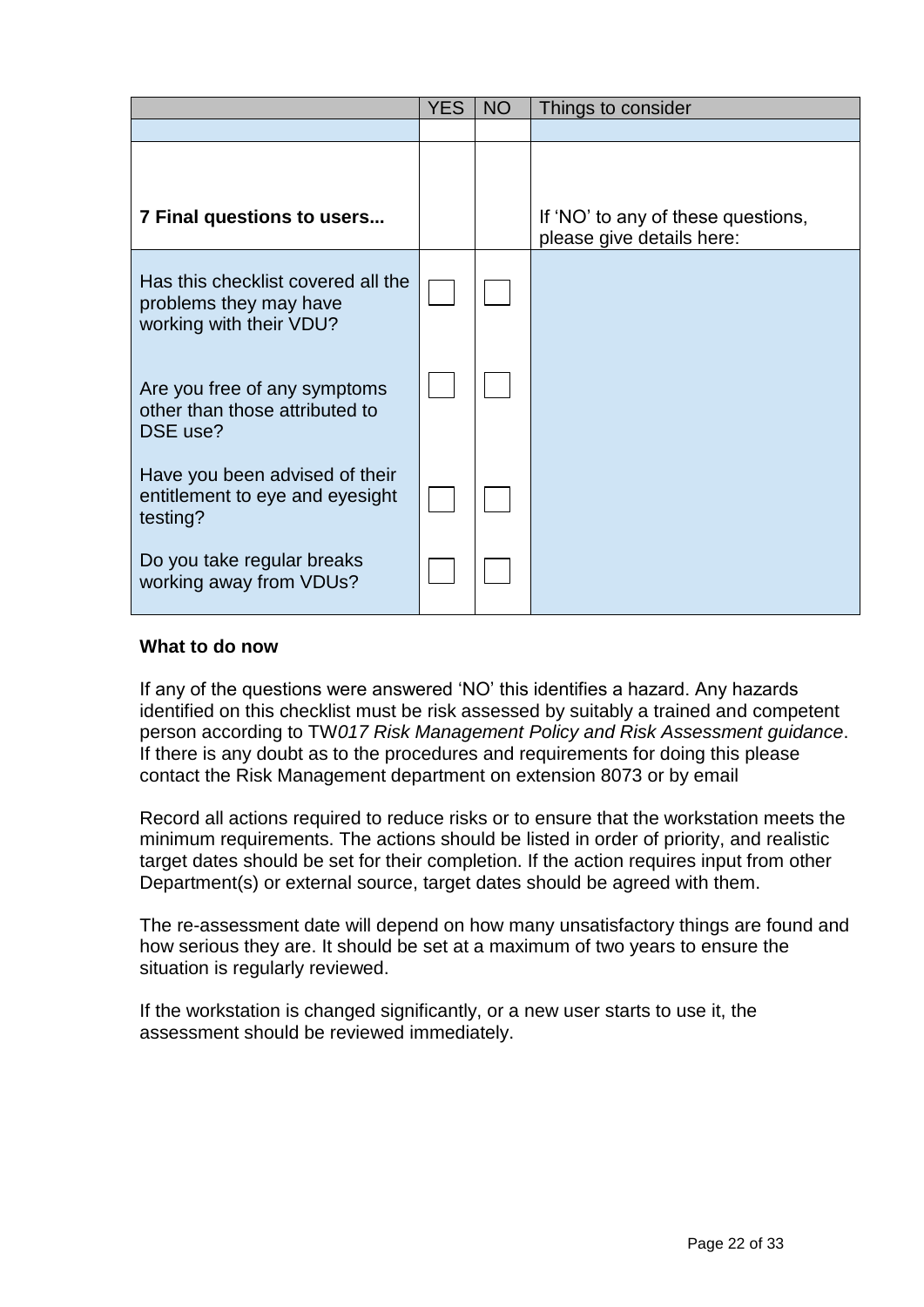# RM017 F01GENERAL RISK ASSESSMENT FORM

Only trained and competent persons may complete this part of the risk assessment.

This form should be used in conjunction with the associated guidance notes. If you do not have a copy of the guidance, contact the Risk Management Department.

Section 1 – Location

| Directorate:                                       |                                                 |                                                       | Department :                           |                                                                                                             |                                    | TASK / ACTIVITY: (If applicable)                                                  |                                                             |                               |
|----------------------------------------------------|-------------------------------------------------|-------------------------------------------------------|----------------------------------------|-------------------------------------------------------------------------------------------------------------|------------------------------------|-----------------------------------------------------------------------------------|-------------------------------------------------------------|-------------------------------|
|                                                    |                                                 |                                                       |                                        |                                                                                                             |                                    |                                                                                   |                                                             |                               |
| Section 2 - Identifying Hazards                    |                                                 | Section 3 -<br>Existing<br>Control<br><b>Measures</b> | Section 4<br>Evaluating<br><b>Risk</b> | Section 5 – Action Plan                                                                                     |                                    |                                                                                   |                                                             |                               |
| Hazard                                             | Persons at<br>risk and<br>how<br>affected       | <b>Existing</b><br>Control<br><b>Measures</b>         | <b>Risk</b><br>Rating<br>$(lxL=R)$     | Action required to<br>control risk                                                                          | <b>Risk</b><br>Rating<br>$(lxL=R)$ | Action by<br><b>Whom</b>                                                          | <b>Deadline</b><br>for action                               | <b>Date</b><br>completed      |
| Type the text in<br>here to describe<br>the hazard | <b>Describe</b><br>who is at<br>risk and<br>how | Describe any<br>existing<br>control<br>measures       | $4 \times 5 = 20$                      | Type the text in here to<br>describe the action<br>required to reduce the<br>risk to an acceptable<br>level | $4 \times 1 = 4$                   | The name of<br>the person<br>given the<br>$action -$<br>they must<br>agree to it! | The date<br>by which<br>the action<br>is to be<br>completed | Date<br>actually<br>completed |
| Α.                                                 |                                                 |                                                       |                                        |                                                                                                             |                                    |                                                                                   |                                                             |                               |
| B.                                                 |                                                 |                                                       |                                        |                                                                                                             |                                    |                                                                                   |                                                             |                               |
| C.                                                 |                                                 |                                                       |                                        |                                                                                                             |                                    |                                                                                   |                                                             |                               |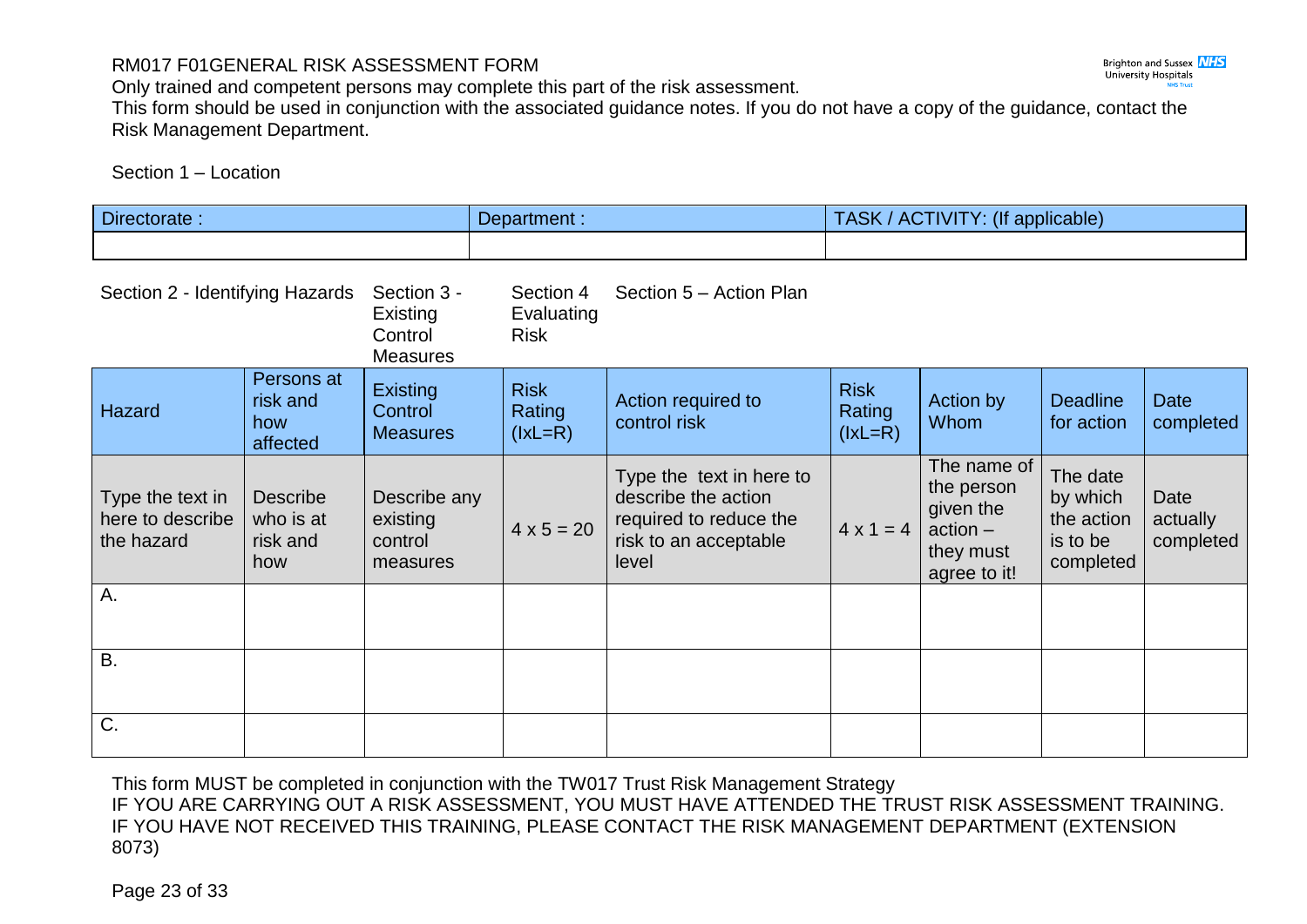|          | RM017 F01GENERAL RISK ASSESSMENT FORM |  |  | Brighton and Sussex <b>NHS</b><br>University Hospitals |
|----------|---------------------------------------|--|--|--------------------------------------------------------|
|          |                                       |  |  | <b>NHS Trust</b>                                       |
| υ.       |                                       |  |  |                                                        |
|          |                                       |  |  |                                                        |
| <u>.</u> |                                       |  |  |                                                        |
|          |                                       |  |  |                                                        |

This form MUST be completed in conjunction with the TW017 Trust Risk Management Strategy IF YOU ARE CARRYING OUT A RISK ASSESSMENT, YOU MUST HAVE ATTENDED THE TRUST RISK ASSESSMENT TRAINING. IF YOU HAVE NOT RECEIVED THIS TRAINING, PLEASE CONTACT THE RISK MANAGEMENT DEPARTMENT (EXTENSION 8073)

Page 24 of 33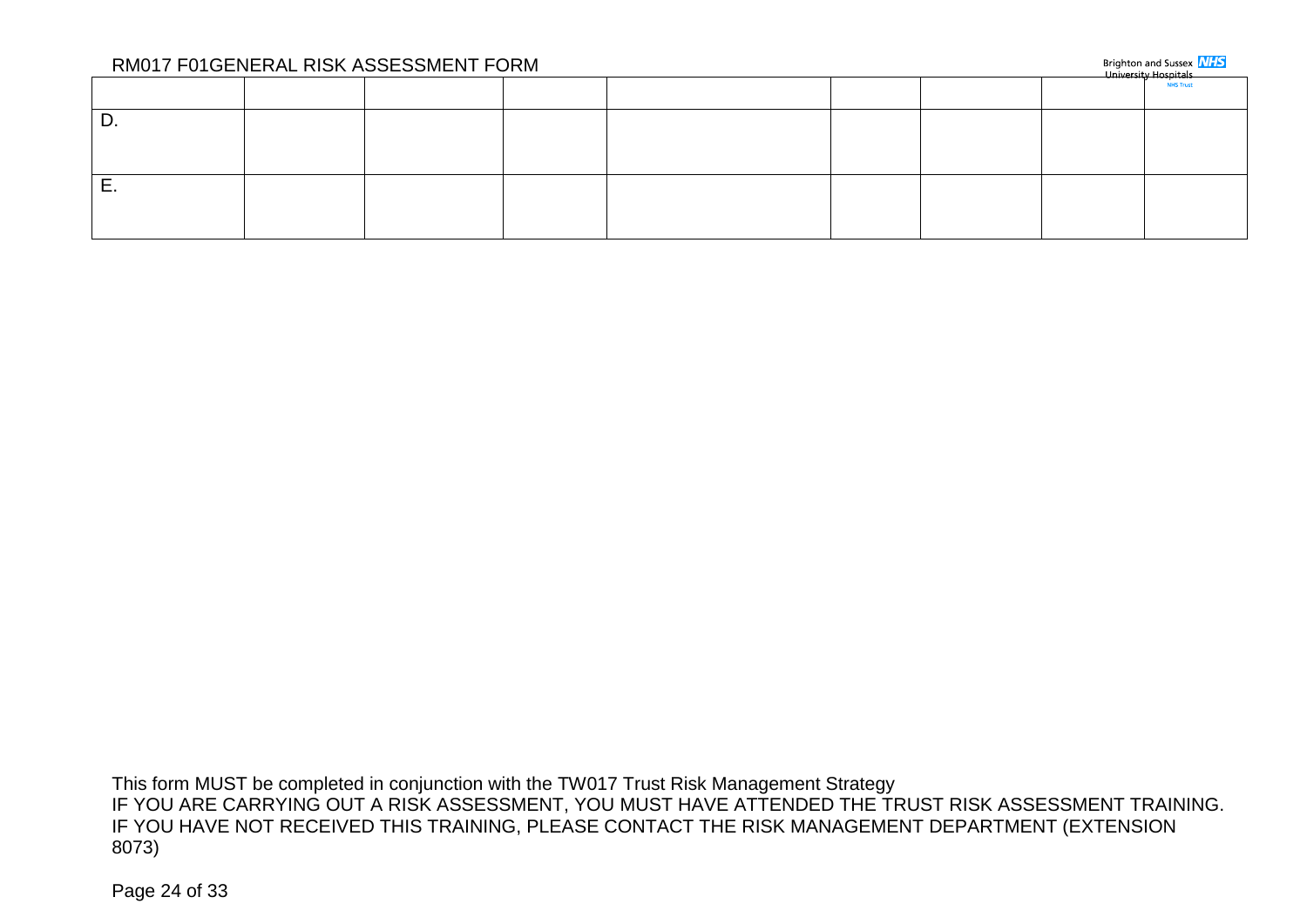## Section 6 - Further Information

| Is health monitoring required?                                                                          | Select |
|---------------------------------------------------------------------------------------------------------|--------|
| Is a more detailed assessment (e.g. Clinical Risk, COSHH, Manual Handling) required? Please state which | Select |
| one:                                                                                                    |        |
| Is further information or investigation required to complete risk assessment?                           | Select |

Section 7 - Assessment Sign Off

| I have read and understood the Risk Assessment Guidance and have received appropriate training to carry<br>out this risk assessment. |  |                          |  | <b>Select</b> |  |
|--------------------------------------------------------------------------------------------------------------------------------------|--|--------------------------|--|---------------|--|
| <b>Assessor's Name:</b>                                                                                                              |  | Assessor                 |  |               |  |
| Job title:                                                                                                                           |  | Signature                |  |               |  |
| Date of Assessment :                                                                                                                 |  | <b>Reassessment Date</b> |  |               |  |
|                                                                                                                                      |  |                          |  |               |  |
| B                                                                                                                                    |  | В                        |  |               |  |
| C                                                                                                                                    |  | ⌒                        |  |               |  |
|                                                                                                                                      |  |                          |  |               |  |
| Е                                                                                                                                    |  |                          |  |               |  |
| Managers Name:                                                                                                                       |  | Manager's                |  |               |  |
| Job title:                                                                                                                           |  | Signature                |  |               |  |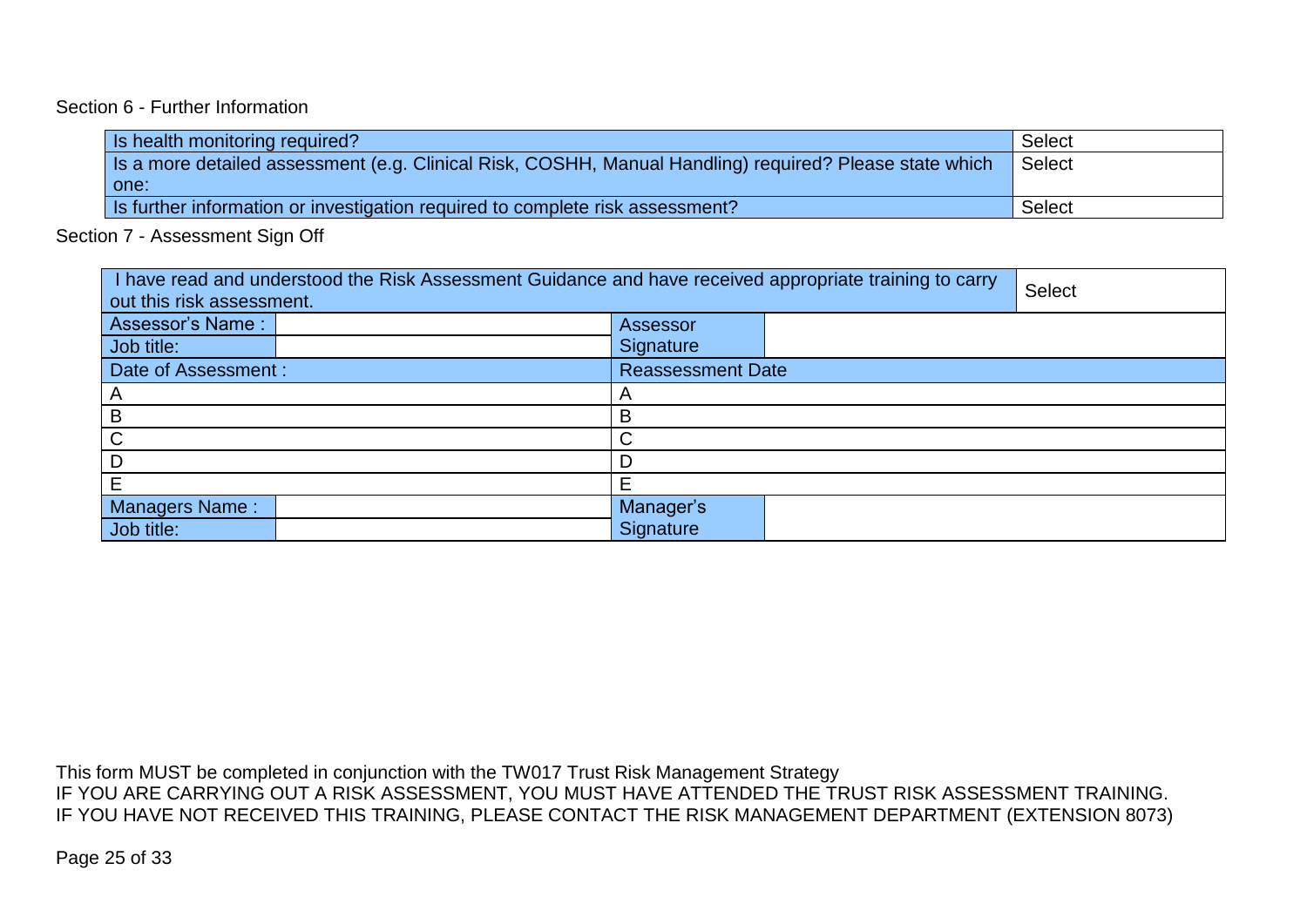# GUIDANCE ON COMPLETION OF RISK ASSESSMENT FORMS For further information contact Risk Management on extension 8073 Section 1 of 7 – Location

Fill in details of the Directorate and the Department. This form is to be used for all assessments, with the exception of COSHH or Manual Handling assessments (references should be made to these other types of assessment where appropriate).

Section 2 of 7 - Identifying Hazards and persons affected

List any hazards associated with the process, and the groups of people who may be affected and how. Use a second form, appropriately marked, if you identify more than five hazards. Consider the following hazards (this is *not* an exhaustive list);

| Slipping, tripping and falling | <b>Vehicles</b>                                                                            | Temperature and humidity                       |
|--------------------------------|--------------------------------------------------------------------------------------------|------------------------------------------------|
| hazards                        | Electricity                                                                                | <b>Windows</b>                                 |
| Fire hazards                   | Manual handling                                                                            | Radiation                                      |
| Chemicals, including dusts and | <b>Noise</b>                                                                               | Radiation                                      |
| fumes                          | Lighting                                                                                   | Please see Appendix J for clinical hazards and |
| Work equipment                 | Confined spaces                                                                            | risks                                          |
| Work at height                 |                                                                                            | Violence                                       |
| Health and infection risks     |                                                                                            |                                                |
| Hot water management           |                                                                                            |                                                |
|                                |                                                                                            |                                                |
|                                | Consider the following groups of people (as above, this is <i>not</i> an exhaustive list); |                                                |
| <b>Staff</b>                   | New or expectant mothers                                                                   |                                                |
| <b>Patients and Visitors</b>   | Inexperienced or young workers                                                             |                                                |
| Contractors                    | People with special needs                                                                  |                                                |

## Section 3 of 7 - Existing Control Measures

Record the measures already in place to control the risks presented by the identified hazards. Include such things as safe systems of work and training as well as physical systems such as machine guards and personal protective equipment.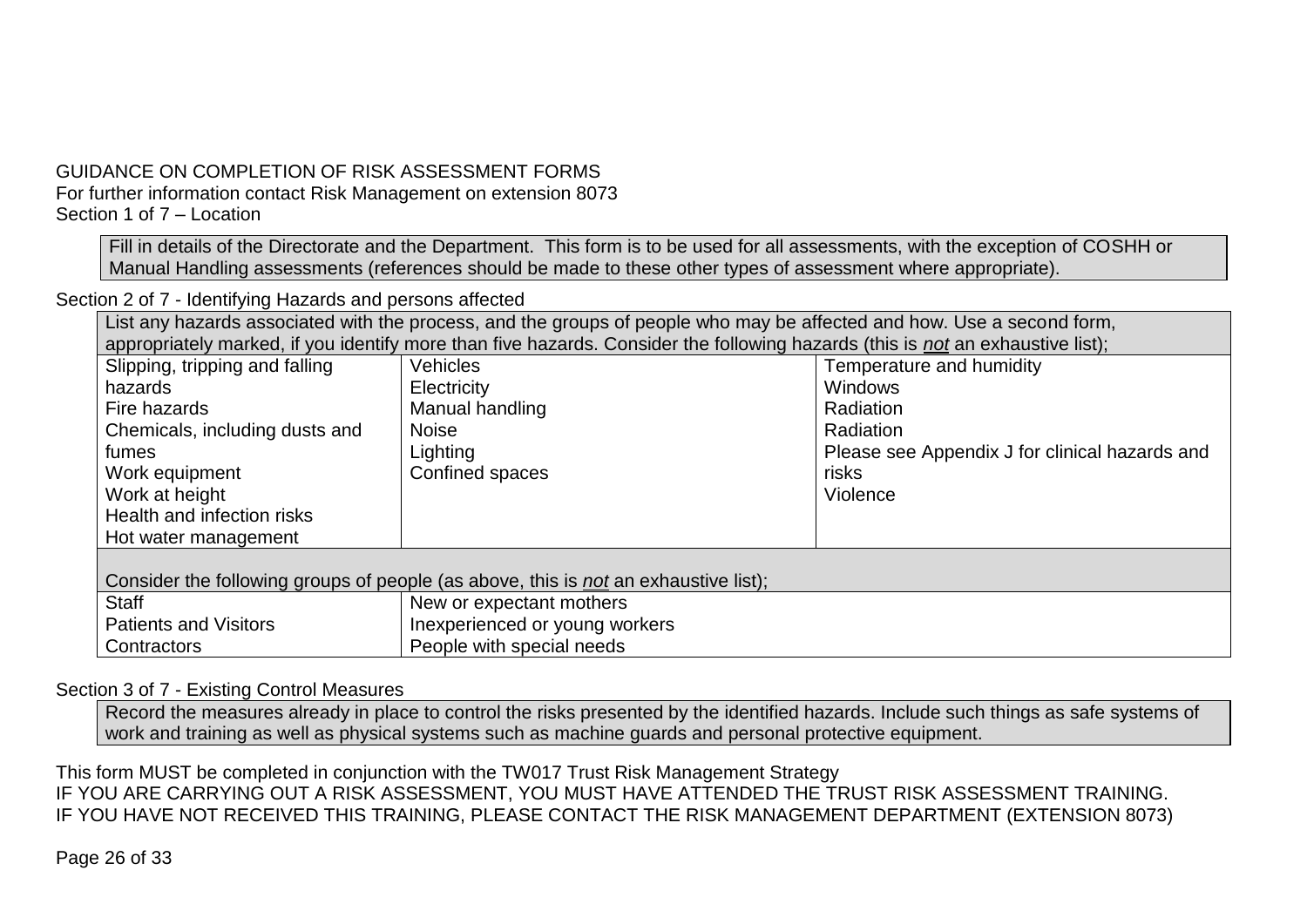#### Section 4 of 7 - Evaluating Risk

In order to prioritise actions, it is necessary to evaluate the level of risk presented by each of the identified hazards. This is done using a simple rating system and a basic multiplication.

First, for each of the hazards, decide how likely it is to happen (Likelihood) and how serious the consequences are most likely to be (Severity) from the following guide, taking into account the control measures already in place;

|   | <b>LIKELIHOOD</b>                                                                                |                | <b>SEVERITY</b>                      |                                                                                      |  |  |  |
|---|--------------------------------------------------------------------------------------------------|----------------|--------------------------------------|--------------------------------------------------------------------------------------|--|--|--|
|   | Will only occur in exceptional                                                                   |                |                                      | No obvious harm, loss or damage                                                      |  |  |  |
|   | circumstances                                                                                    | $\overline{2}$ | Non-permanent harm, loss or damage   |                                                                                      |  |  |  |
| 3 | Will occur infrequently                                                                          | 3              | Semi-permanent harm, loss or damage  |                                                                                      |  |  |  |
| 4 | Will occur sometimes                                                                             | 4              | Major permanent harm, loss or damage |                                                                                      |  |  |  |
| 5 | Will occur frequently                                                                            | 5              |                                      | Unexpected or unexplained death or total disablement or permanent loss of service or |  |  |  |
|   | Will occur or does regularly occur                                                               |                | facility                             |                                                                                      |  |  |  |
|   | Next, work out the risk rating from the following equation;<br>$RISK RATING = Impact x Likehood$ |                |                                      | Severity<br>Likelyhood<br><b>RISK</b>                                                |  |  |  |

#### Section 5 of 7– Action Plan

| It is important that priority is given to the more serious risks. The Risk Rating calculated in the previous section gives a figure between 1 |                      |                                                                                                                                      |  |  |  |  |  |
|-----------------------------------------------------------------------------------------------------------------------------------------------|----------------------|--------------------------------------------------------------------------------------------------------------------------------------|--|--|--|--|--|
| and 25, further classified as follows;                                                                                                        |                      |                                                                                                                                      |  |  |  |  |  |
| $15 - 25$                                                                                                                                     | <b>Extreme Risk</b>  | Immediate action required, so far as is reasonably practicable                                                                       |  |  |  |  |  |
| $8 - 14$                                                                                                                                      | High Risk            | Prompt action required, so far as is reasonably practicable                                                                          |  |  |  |  |  |
| $4 - 7$                                                                                                                                       | <b>Moderate Risk</b> | Risk reduction required, so far as is reasonably practicable                                                                         |  |  |  |  |  |
| $1 - 3$<br>Further risk reduction may not be feasible or cost effective<br>Low Risk                                                           |                      |                                                                                                                                      |  |  |  |  |  |
|                                                                                                                                               |                      | When considering actions to be taken, the following hierarchy of risk control measures should be considered, in the following order; |  |  |  |  |  |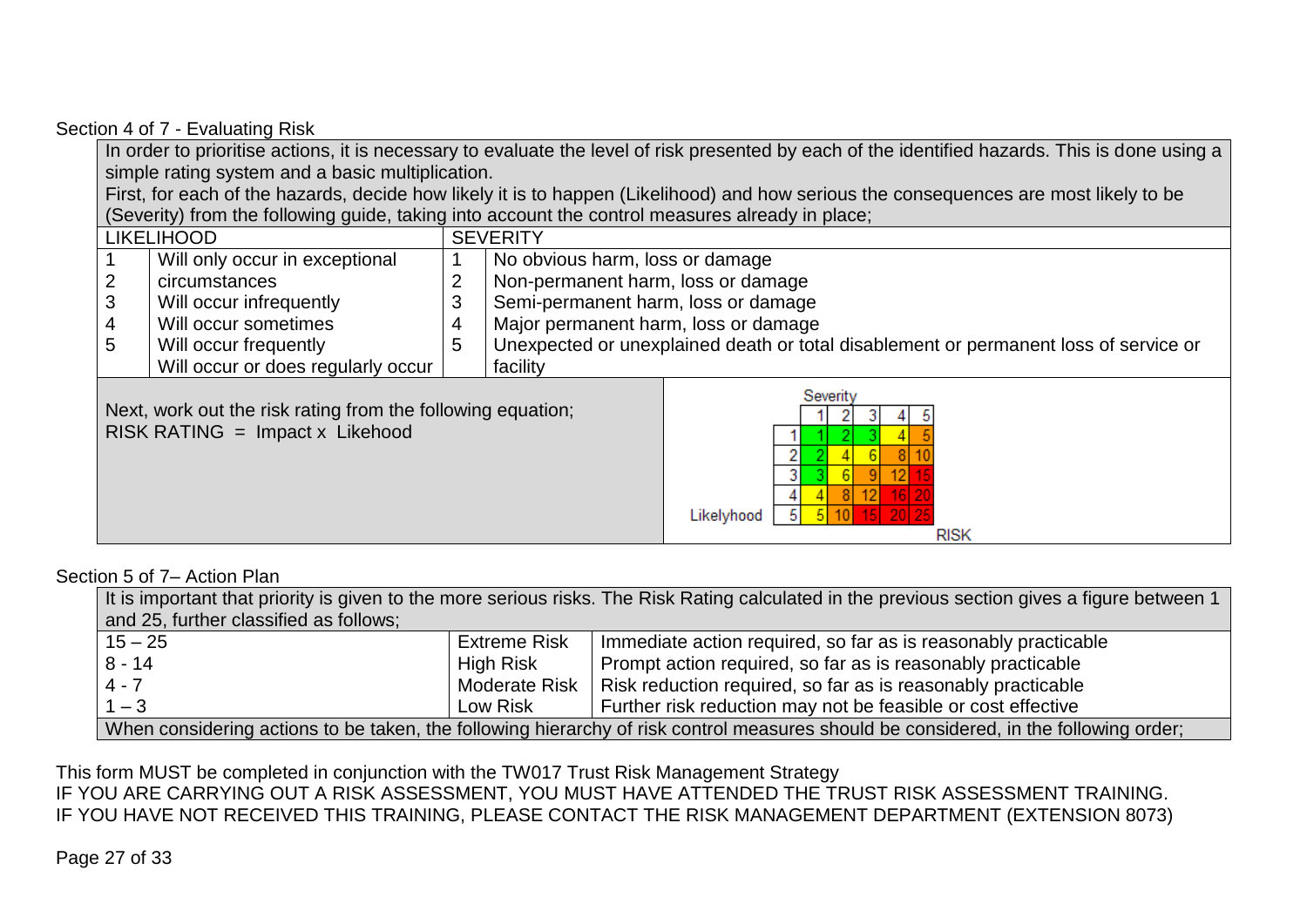| Design the problem out            | Reduce time of exposure of numbers of people exposed |
|-----------------------------------|------------------------------------------------------|
| Eliminate or remove the risk      | Safe Systems of Work procedures/protocols            |
| Substitute with less risky option | Supervision / Training                               |
| I Isolate from people             | <b>Personal Protective Equipment</b>                 |

#### Section 6 of 7– Further Information

Health monitoring (e.g. regular blood tests or lung function tests) may be required when you are not sure of the levels of exposure to a hazard with a known health effect. If you feel that health monitoring may be required, tick the relevant box *and* contact the Occupational Health Department at PRH on Extension 8293 or BTN on Extension 4011.

If you feel that you require any further information or investigation (including access to HSE guidance, etc.) in order to complete the risk assessment, tick the relevant box *and* contact the Risk Management Department at PRH on Extension 8073.

If any part of the process or activity requires a more detailed COSHH or Manual Handling assessment, tick the relevant box and contact risk management to obtain the appropriate form

#### Section 7 of 7- Assessment Sign Off

| The reassessment date for the process / activity will depend on how serious the risk is. The highest risk rating should be considered |                                     |                                                                                                         |  |  |  |  |  |
|---------------------------------------------------------------------------------------------------------------------------------------|-------------------------------------|---------------------------------------------------------------------------------------------------------|--|--|--|--|--|
|                                                                                                                                       | and the review date set as follows; |                                                                                                         |  |  |  |  |  |
| 15 - 25                                                                                                                               | <b>Extreme Risk</b>                 | Review in 1 to 6 months to ensure actions are completed                                                 |  |  |  |  |  |
| $8 - 14$                                                                                                                              | High Risk                           | Review in 6 to 12 months to ensure actions are completed                                                |  |  |  |  |  |
| $4 - 7$                                                                                                                               | <b>Moderate Risk</b>                | Review in 1 year, or when a major change occurs                                                         |  |  |  |  |  |
| $1 - 3$<br>Review in 1 - 2 years, or when a major change occurs<br>Low Risk                                                           |                                     |                                                                                                         |  |  |  |  |  |
|                                                                                                                                       |                                     | You must get your Manager to sign the assessment to ensure that they are aware of any actions required. |  |  |  |  |  |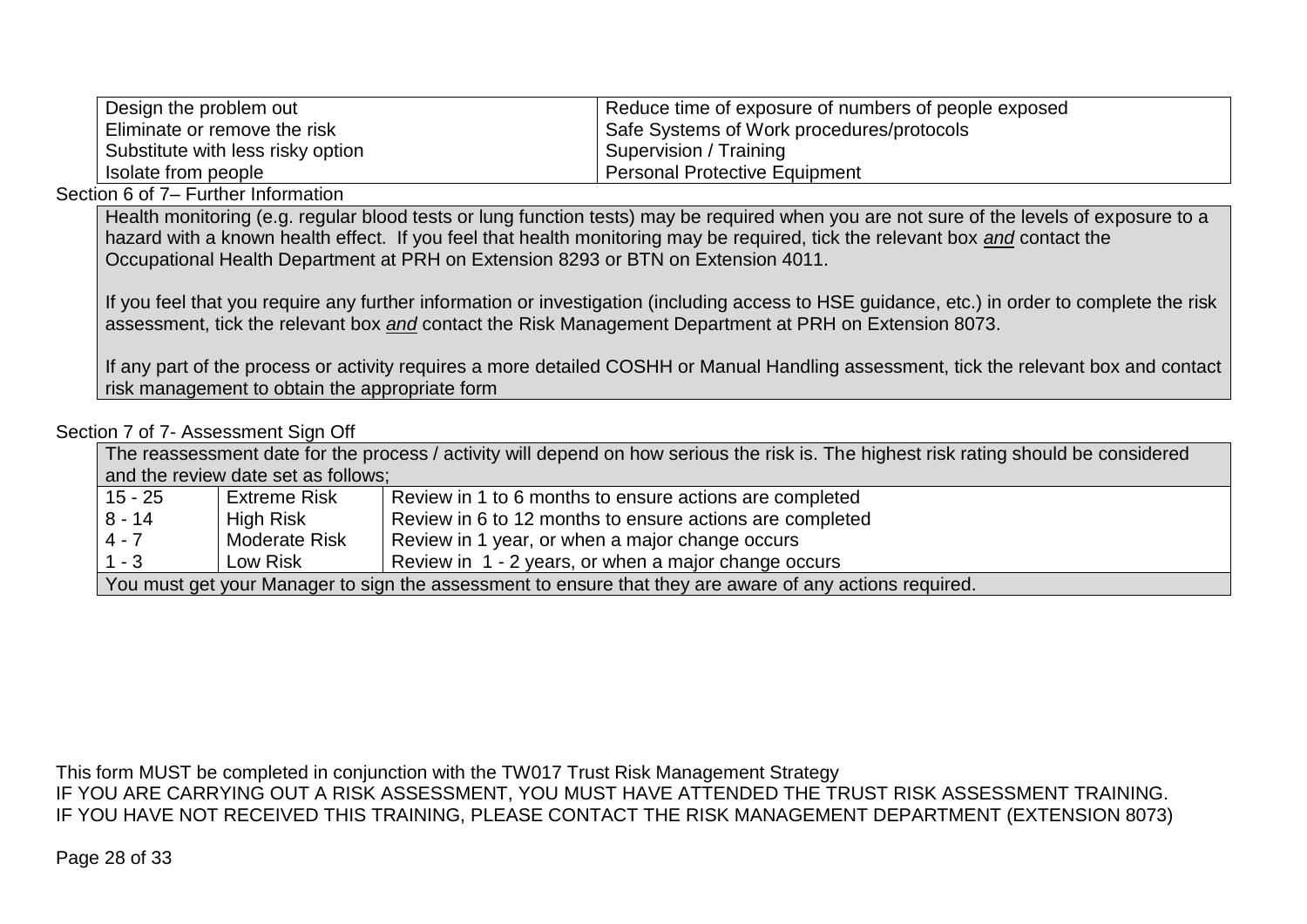# **Appendix 2 – Eye Test Request Form**

RM10 F02 - EYE TEST REQUEST FORM

This form is to be completed by the employee requesting the eye test and signed by the line manager with budgetary authority. Employee:

| Name of Employee: | Payroll number: |
|-------------------|-----------------|
|                   |                 |
| Job Title:        | Directorate:    |
|                   |                 |

Manager:

Before authorising this request, please ensure that this employee is a user as defined in RM10 Display Screen Equipment policy (Section 4.3) and a DSE checklist and Risk Assessment have been completed within the last 12 months for this user.

| Name of Manager:                                                                                                                                                                                                                                                 | <b>Job Title:</b>    |  |  |  |  |
|------------------------------------------------------------------------------------------------------------------------------------------------------------------------------------------------------------------------------------------------------------------|----------------------|--|--|--|--|
|                                                                                                                                                                                                                                                                  |                      |  |  |  |  |
| I confirm that the above named member of staff is required to use display screen<br>equipment for a significant section of their work. I further confirm that I am able to<br>authorise payment for an eyesight test & basic spectacles for DSE use if required. |                      |  |  |  |  |
| Signed:                                                                                                                                                                                                                                                          | Date:                |  |  |  |  |
| Designation:                                                                                                                                                                                                                                                     |                      |  |  |  |  |
| <b>Cost Centre Code:</b>                                                                                                                                                                                                                                         | <b>Account Code:</b> |  |  |  |  |
|                                                                                                                                                                                                                                                                  |                      |  |  |  |  |

What to do now:

Take this completed form to the cashiers at either the Princess Royal Hospital or Royal Sussex County Hospital where this form will be exchanged for a Specsaver Eye Test Voucher.

To be completed by Cashier

| Voucher Reference Number  |  |
|---------------------------|--|
| Date of Issue             |  |
| <b>Cashiers Signature</b> |  |
| Recipient Signature       |  |

Take the issued Voucher to any Specsavers where it will entitle you a free eye test and if it is determined that you require glasses ONLY for DSE use, a pair of these will be provided free of charge.

Please refer to section 6.3 of *RM10 Display Equipment Policy* for further information.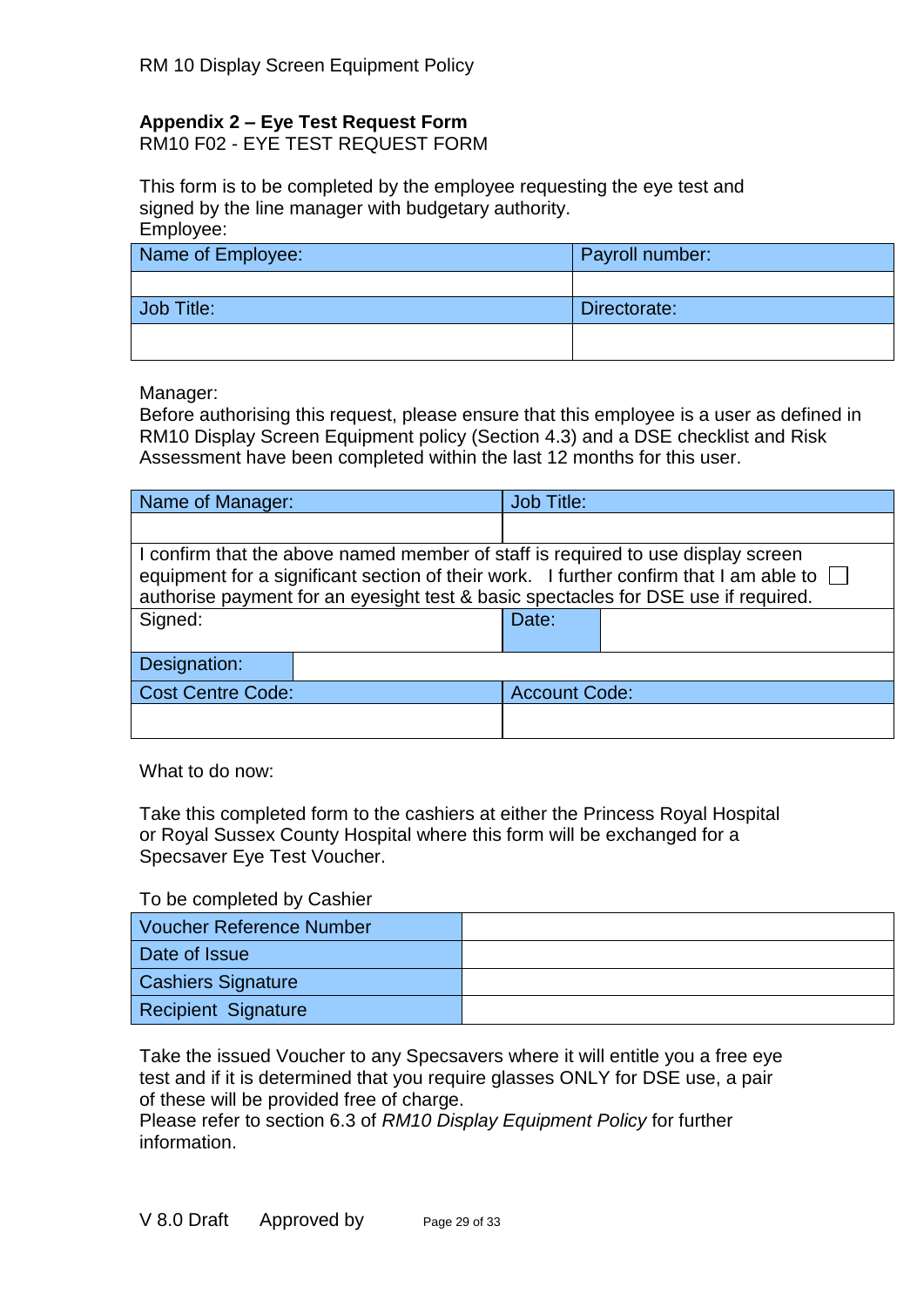## **Appendix 3 - How to locate your nearest Specsavers practice**

## There are three easy ways to locate your nearest Specsavers practice:

- You can now request an appointment online. Go to www.specsavers.co.uk/book-an-appointment and select the practice you wish to visit. Complete the details and you will then be contacted direct by telephone to confirm a time and date that is suitable for you.
- There is a freephone facility available (0800 0680 241) which will inform you of your nearest Spesavers practice via an easy to navigate menu.
- Specsavers Store Locator allows you to enter your postcode and a number of the nearest Specsavers practices will be listed. For this option, visit www.specsavers.co.uk/stores

You will be able to secure an appointment, typically within one week, but often more quickly and whenever possible. As a reminder, we will make a courtesy call, and/or text you, 24 hours prior to your appointment.

## A few quick clicks to a great new look

See how you look in 1000s of different pairs of glasses in just a few easy steps with our digital mirror. You can now try all our glasses from the £25 range right through to our designer styles before you visit your nearest Specsavers practice.

Simply upload your photo, try on the glasses you like, adjust them to fit, change the colour or see your new look close up. If you haven't got a photo of your own, you can use a sample face instead.

When you've found the specs you like, you can save them, compare them and print them off to show your family and friends to see what they think too.

Sample of Specsaver Voucher

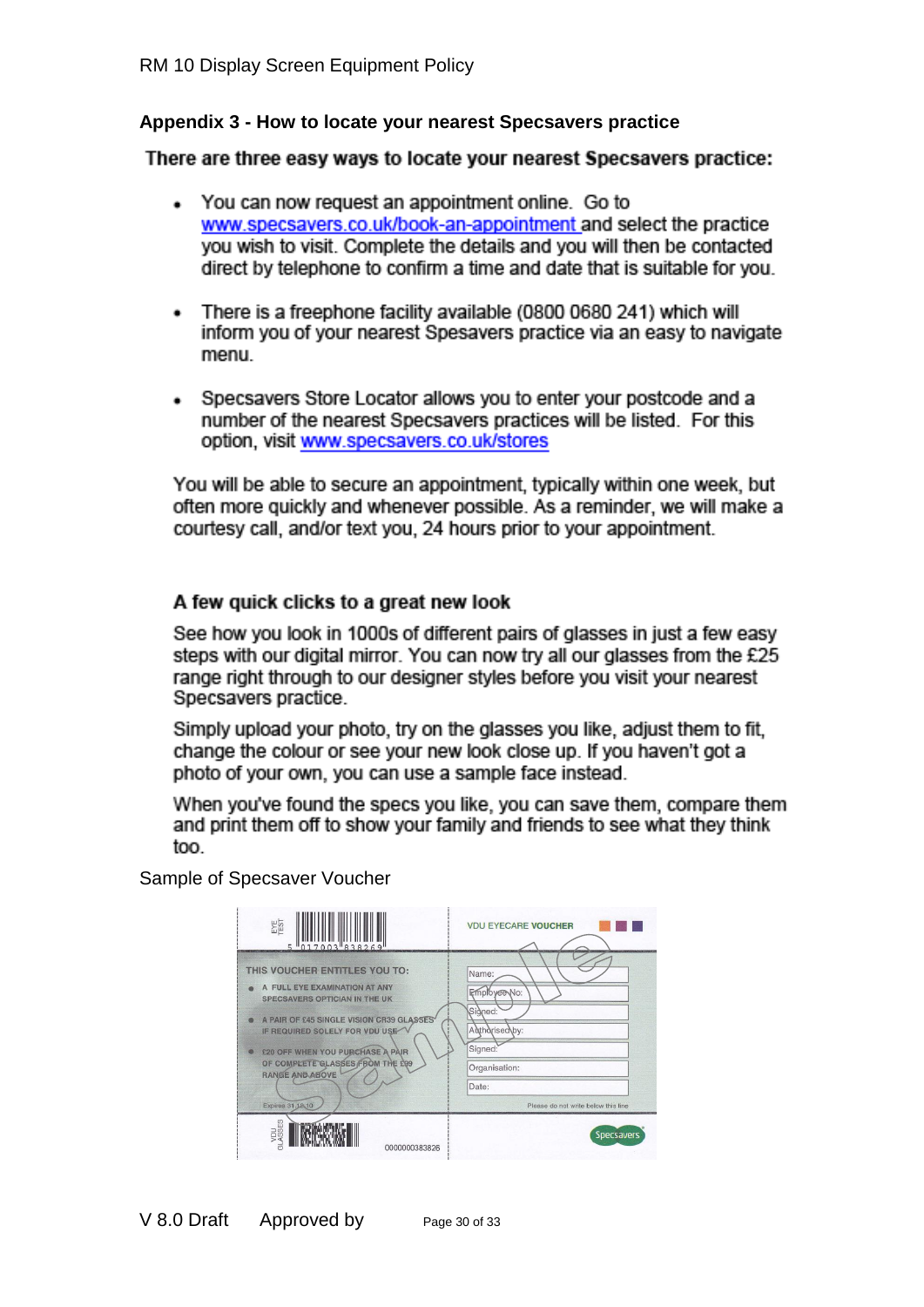# **Appendix 4 - Due Regard Assessment**

|    |                                                                                                                                                                                                                      | Yes/No    | <b>Comments</b>                                                                                 |
|----|----------------------------------------------------------------------------------------------------------------------------------------------------------------------------------------------------------------------|-----------|-------------------------------------------------------------------------------------------------|
| 1. | Does the document/guidance affect one group less<br>or more favourably than another on the basis of:                                                                                                                 |           |                                                                                                 |
|    | Race<br>$\bullet$                                                                                                                                                                                                    | <b>No</b> |                                                                                                 |
|    | Ethnic origins (including gypsies and travellers)<br>$\bullet$                                                                                                                                                       | No        |                                                                                                 |
|    | Nationality<br>٠                                                                                                                                                                                                     | <b>No</b> |                                                                                                 |
|    | Gender<br>$\bullet$                                                                                                                                                                                                  | <b>No</b> |                                                                                                 |
|    | Gender identity<br>$\bullet$                                                                                                                                                                                         | <b>No</b> |                                                                                                 |
|    | Culture<br>٠                                                                                                                                                                                                         | <b>No</b> |                                                                                                 |
|    | Religion or belief<br>٠                                                                                                                                                                                              | No        |                                                                                                 |
|    | Sexual<br>orientation<br>including<br>lesbian,<br>and<br>gay<br>٠<br>bisexual people                                                                                                                                 | <b>No</b> |                                                                                                 |
|    | Age<br>$\bullet$                                                                                                                                                                                                     | <b>No</b> |                                                                                                 |
|    | Disability - learning disabilities, physical disability,<br>$\bullet$<br>sensory impairment and mental health problems                                                                                               | No        |                                                                                                 |
| 2. | Is there any evidence that some groups are affected<br>differently and what is/are the evidence source(s)?                                                                                                           | <b>No</b> |                                                                                                 |
| 3. | If you have identified potential discrimination, are<br>there any exceptions valid, legal and/or justifiable?                                                                                                        | <b>No</b> |                                                                                                 |
| 4. | Is the impact of the document/guidance likely to be<br>negative?                                                                                                                                                     | <b>No</b> |                                                                                                 |
| 5. | If so, can the impact be avoided?                                                                                                                                                                                    | <b>No</b> |                                                                                                 |
| 6. | What<br>alternative<br>there<br>is<br>achieving<br>to<br>the<br>document/guidance without the impact?                                                                                                                | No        |                                                                                                 |
| 7. | Can we reduce the impact by taking different action<br>and, if not, what, if any, are the reasons why the<br>policy should continue in its current form?                                                             | No.       |                                                                                                 |
| 8. | Has the policy/guidance been assessed in terms of<br>Human Rights to ensure service users, carers and<br>staff are treated in line with the FREDA principles<br>(fairness, respect, equality, dignity and autonomy)? |           | If you have identified a petertial discriminatory impact of this policy, please refer it to the |

If you have identified a potential discriminatory impact of this policy, please refer it to the Head of Risk Management, together with any suggestions as to the action required to avoid/reduce this impact.

For advice in respect of answering the above questions, please contact the Head of Equality and Diversity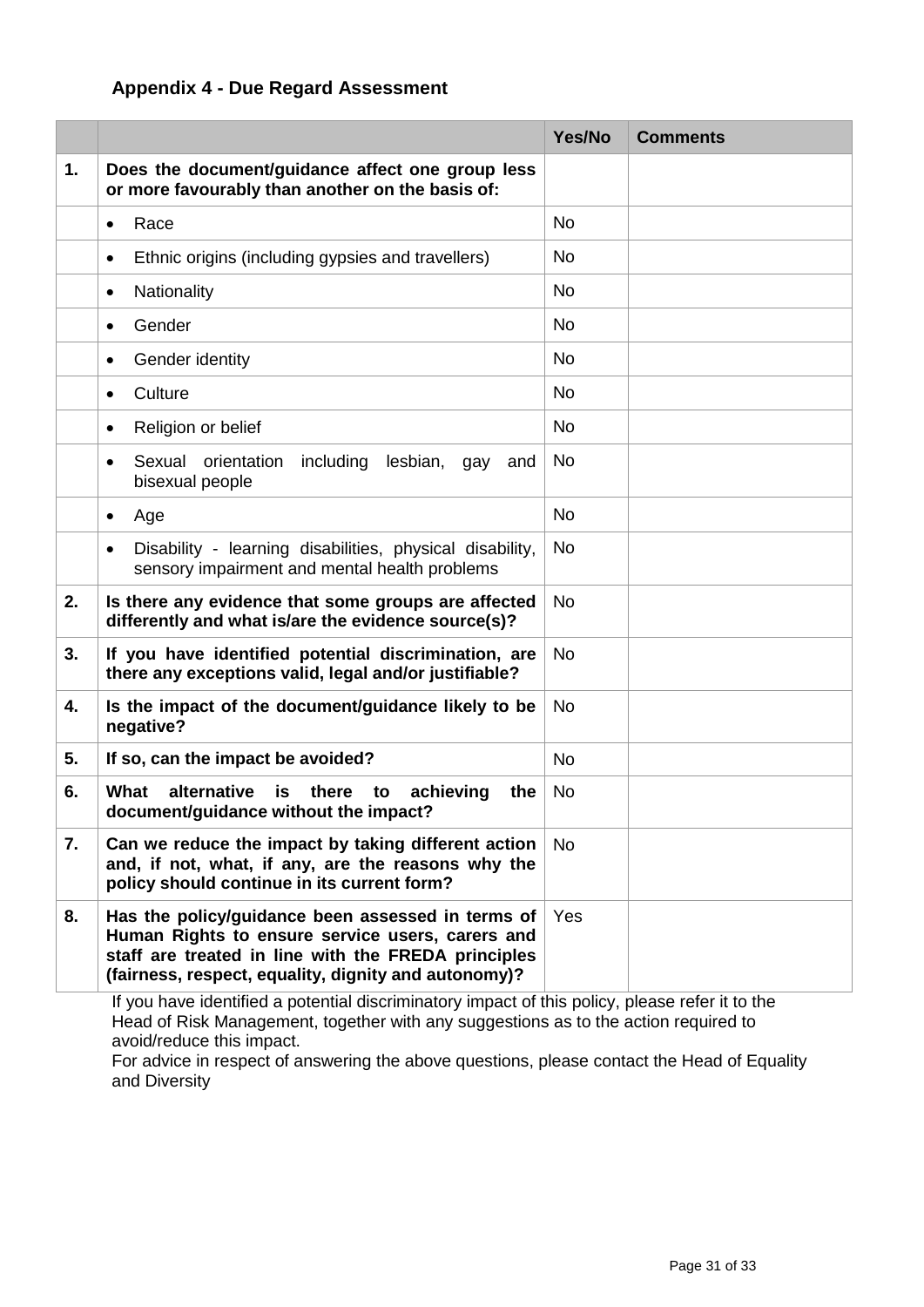|    | <b>Dissemination Plan</b>                                                                                                                                                                                     | <b>Comments</b>                                                                                                                                                                                                                                                                             |  |
|----|---------------------------------------------------------------------------------------------------------------------------------------------------------------------------------------------------------------|---------------------------------------------------------------------------------------------------------------------------------------------------------------------------------------------------------------------------------------------------------------------------------------------|--|
| 1. | <b>Identify:</b>                                                                                                                                                                                              |                                                                                                                                                                                                                                                                                             |  |
|    | Which members of staff or staff<br>$\bullet$<br>groups will be affected by this<br>policy?                                                                                                                    | All Trust Staff, patients and Visitor<br>including<br>contractors<br>and<br>stakeholders employed by the trust<br>or visiting Trust premises.                                                                                                                                               |  |
|    |                                                                                                                                                                                                               | Main consultation groups attend<br>-<br>health and Safety committee and<br>include Staff Health and Safety<br>representatives for consultation<br>and management group and key<br>specialist<br>e.g,<br>occupational<br>health, manual handling, 3T's,<br>Estates, Facilities, security etc |  |
|    | How will you confirm that they<br>٠<br>received the policy<br>and<br>have<br>understood its implications?                                                                                                     | They have been sent email and<br>discussed at 4 Health and Safety<br>committees in past 12 months.                                                                                                                                                                                          |  |
|    | have<br>linked<br>the<br>How<br>you<br>$\bullet$<br>dissemination of the policy with<br>induction training, continuous<br>development<br>professional<br>and<br>clinical<br>supervision<br>as<br>appropriate? | This is linked to the trust Induction<br>and Statutory and Mandatory<br>training for the Trust where specific<br>training is required for health and<br>safety and many specific health and<br>safety hazards in the workplace.                                                             |  |
| 2. | How and where will staff access<br>document (at operational<br>the<br>level)?                                                                                                                                 | This is provided on the Trust Intranet<br>and internet sites. Managers are<br>encouraged to the print and add to<br>health and safety board copies of<br>the policy if staff do not have access.                                                                                            |  |
|    |                                                                                                                                                                                                               | Information on accessing health and<br>safety policies is included in all staff<br>induction.                                                                                                                                                                                               |  |
|    |                                                                                                                                                                                                               | <b>Health and Safety Executive posters</b><br>are in place in very trust entrance or<br>exit with general principle and how<br>to access advice on health and<br>safety which is a legal requirement.                                                                                       |  |

# **Appendix 5 Dissemination, Implementation and Access Plan**